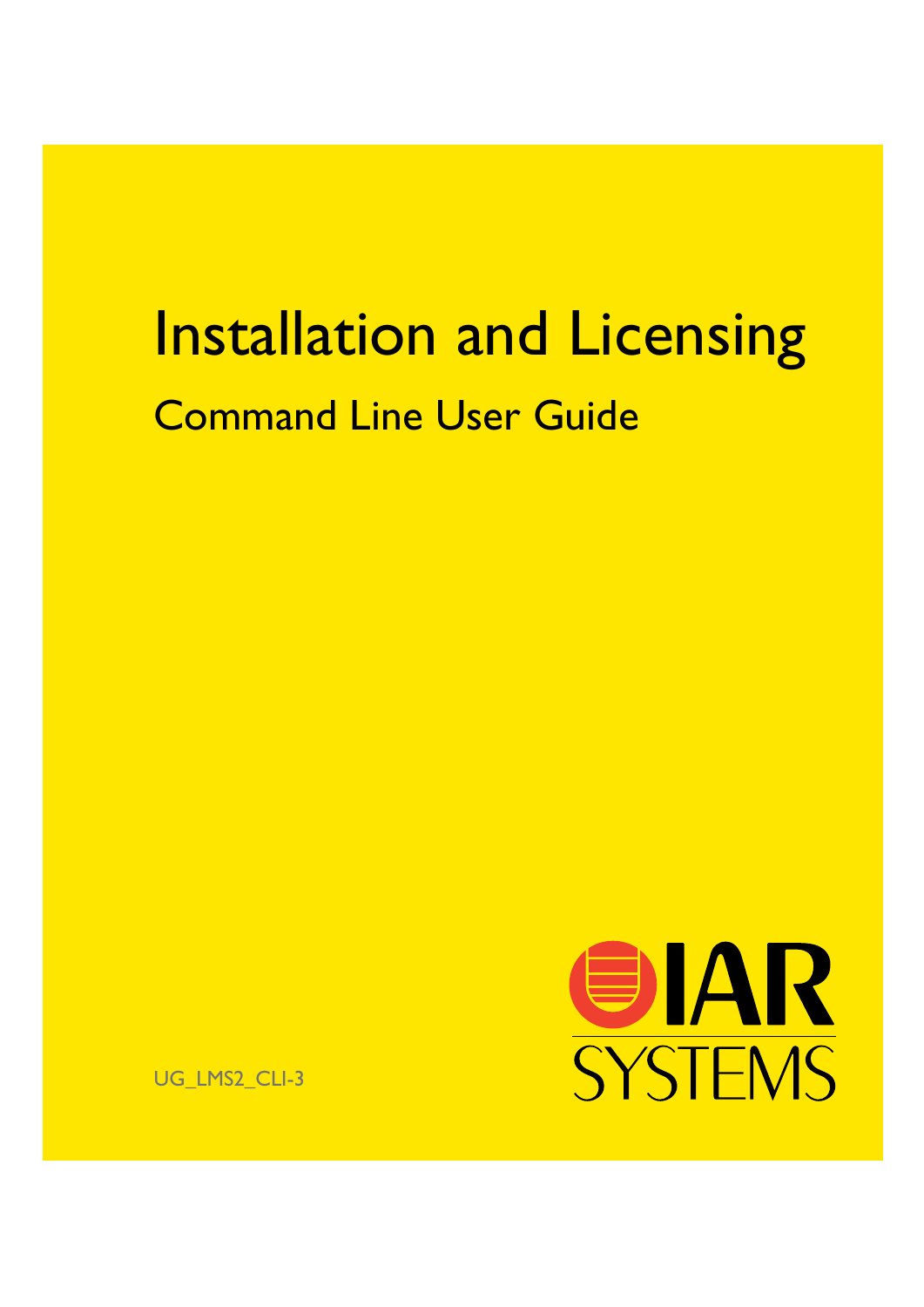IAR Systems, IAR Embedded Workbench, Embedded Trust, C-Trust, IAR Connect, C-SPY, C-RUN, C-STAT, IAR Visual State, IAR KickStart Kit, I-jet, I-jet Trace, I-scope, IAR Academy, IAR, and the logotype of IAR Systems are trademarks or registered trademarks owned by IAR Systems AB.

Linux® is a registered trademark of Linus Torvalds in the U.S. and other countries.

Microsoft and Windows are registered trademarks of Microsoft Corporation.

All other product names are trademarks or registered trademarks of their respective owners.

© Copyright 2020–2022 IAR Systems AB.

Third edition: April 2022

Part number: UG\_LMS2\_CLI-3

Internal reference: IJOA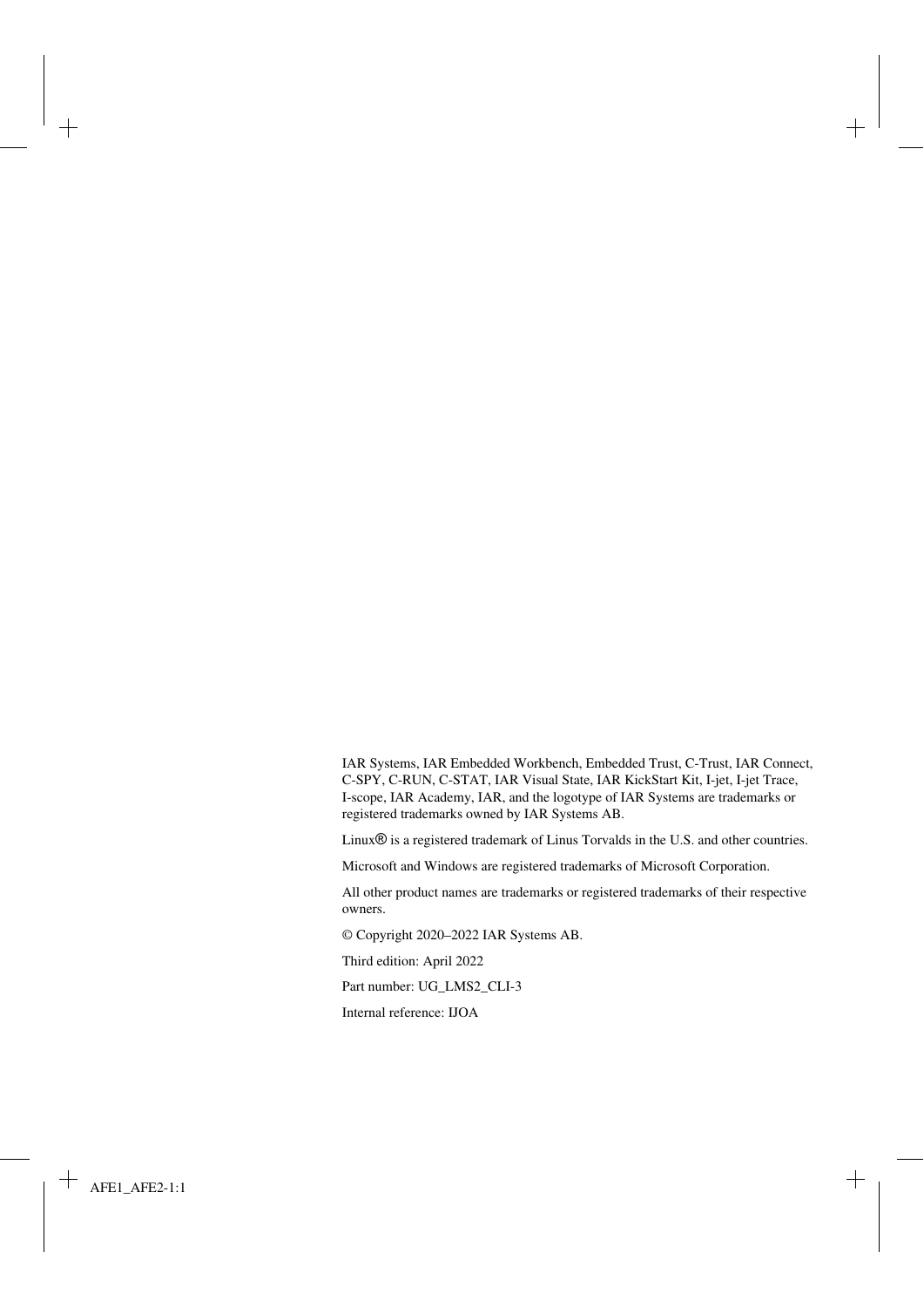## **Installation and Licensing**

- **•** [Introduction](#page-2-0)
- [Installing products with a mobile or PC-locked license](#page-6-0)
- [Installing products with network licenses](#page-7-0)
- [Updating products with mobile or PC-locked licenses](#page-10-0)
- [Updating products with network licenses](#page-11-0)
- [Transferring a mobile or PC-locked license](#page-13-0)
- [Transferring a network license](#page-14-0)
- [Checking out/in your network license](#page-16-0)
- [Collecting diagnostic information](#page-17-0)

## <span id="page-2-0"></span>**Introduction**

This guide describes how to install and update IAR Systems products from the command line on Linux and Microsoft Windows systems, and how to manage licenses for IAR Systems products from the command line.

This guide describes how to:

- Install your IAR Systems product with a **mobile or PC-locked** single-user license
- Install your IAR Systems product with a **network** multi-user license
- **Update** your existing IAR Systems product
- **Transfer** your license from one computer to another
- **Check out/in** your network license
- Collect diagnostic information.

It also includes reference information on the IAR License Server Tools and the IAR Light License Manager.



For installation and licensing instructions using the graphical user interface, see the *Installation and Licensing Quick Reference Guide* available from your product installation.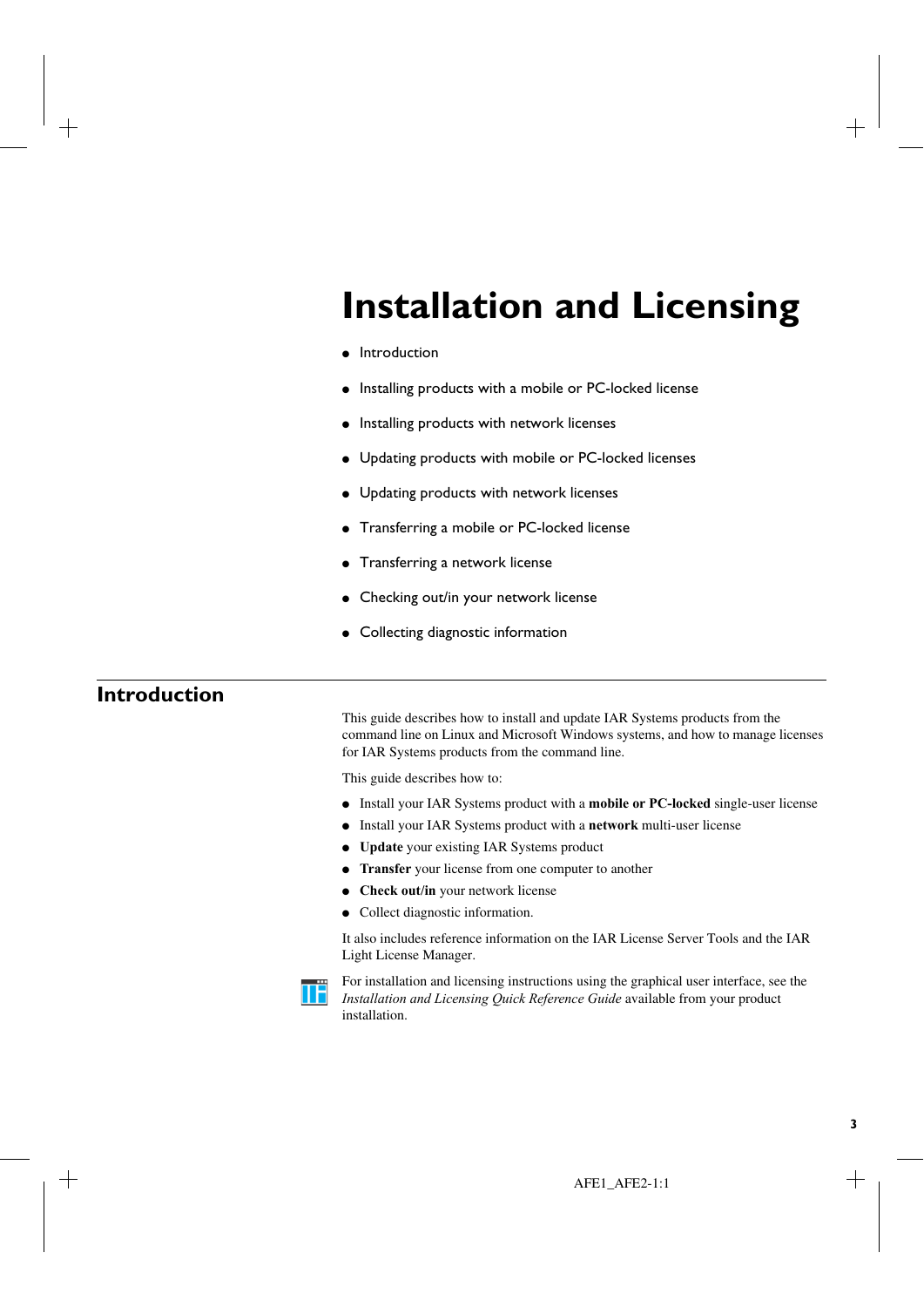#### **LICENSE TYPES**

Your product can use one of these license types:

- **Mobile license**—a single-user license, locked to a dongle (hardware lock). A **dongle** is a device you attach to the computer's USB port, which allows you to easily transfer the license to another computer by just moving the dongle.
- **PC-locked license**—a single-user license, locked to the computer where your product is installed.
- **Network license**—a multi-user license, located on a **license server** and used by multiple users on a network. The network license is locked either to the computer where the license server runs, or to a dongle (hardware lock).

#### <span id="page-3-0"></span>**SYSTEM REQUIREMENTS**

For requirements for the license server computer (network licenses only), see the *Release notes* for the IAR License Server Tools. For requirements for the computer where your IAR Systems product is installed, see the *Release notes* for the product.

**Note:** If you use the same computer as both a license server and a client computer, some types of files that are created by both the server and client, for example diagnostics reports, logs, and so on, will be overwritten by the other application.

#### <span id="page-3-1"></span>**NETWORK REQUIREMENTS**

To use a network license, you need a stable connection between your license server computer and your client computer with appropriate network configurations.

These network settings are required:

● Allow HTTPS traffic on port 443 and set the internet proxy **ON** on your license server for online license management, for example license activation, renewal, or de-activation.

The IAR License Manager uses the HTTPS communication protocol to fetch license keys from IAR Systems.

• Open UPD Port 5093 for inbound and outbound traffic on both your license server and client computer.

The client/server communication is handled via the UDP port 5093 on an IP network. If a firewall or network bridge is installed on the license server computer, for example Windows Firewall, UDP packets must be allowed to be routed through server port 5093.

UDP broadcast packets at port 5093 are also used every time your IAR Systems product is started, and periodically for as long as the IAR License Manager is running. The broadcasts are made to find available license servers on the network. No broadcasts are made during the time that a licensed product is being used.

**4**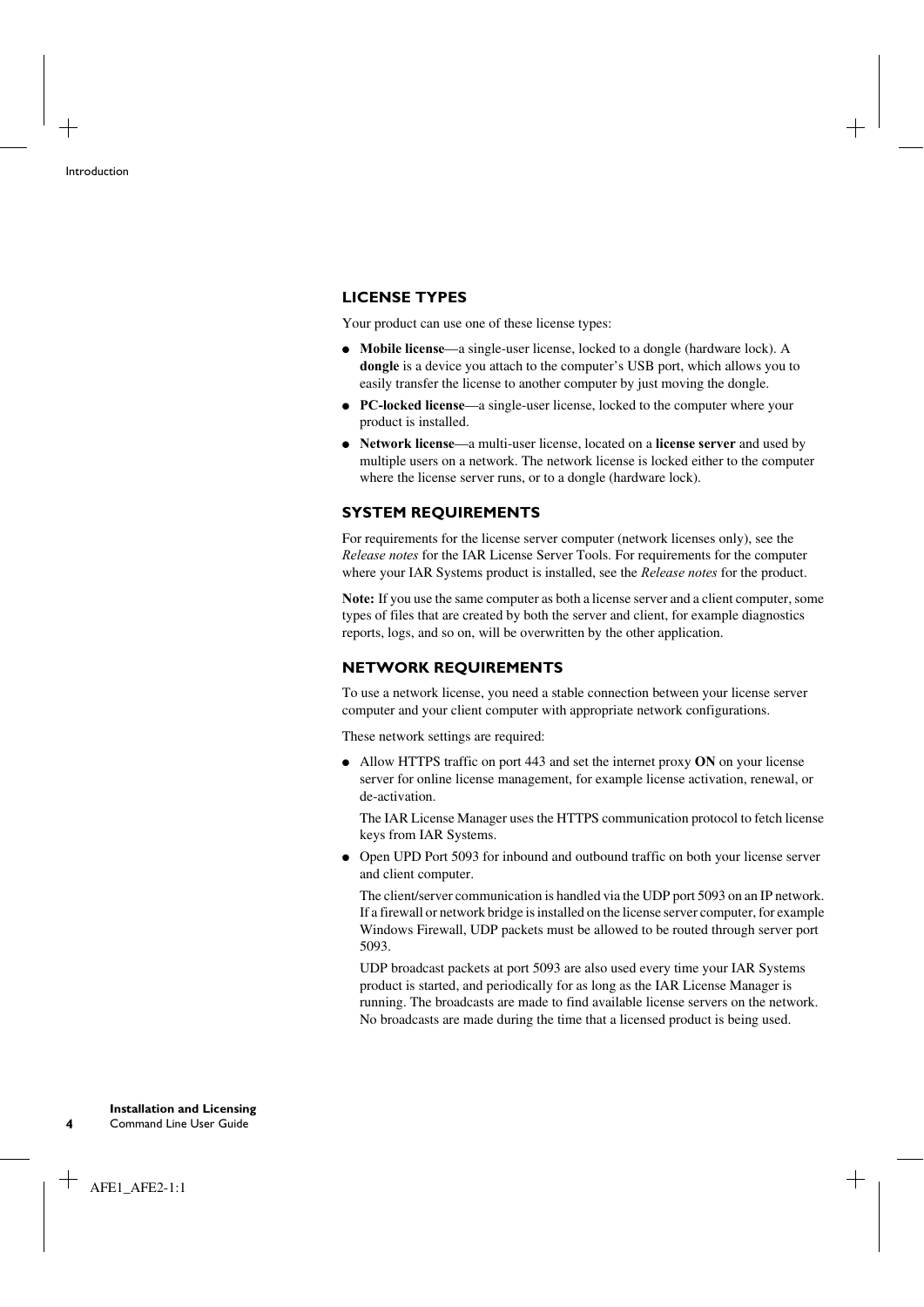- The server computer must have a static TCP/IP address.
- Only IPV4 is supported.
- If the broadcast function is not available in your network configurations or your license server is on a different subnet, manually point out the server from the client. For more information, see *[C. Install your IAR Systems product and set up the client](#page-9-0)  [computers](#page-9-0)*, page 10.
- If your license server computer has multiple-IP systems, it is recommended to either use a single-IP system for your server computer, or to configure your firewall to allow your client computer to communicate on multiple IP addresses from your server.

For more information, see

**https://www.iar.com/knowledge/support/technical-notes/licensing/**.

#### **OS AND LICENSE TYPE SUPPORT**

This guide describes installing and updating IAR Systems products from the command line on Linux and Microsoft Windows, and how to manage licenses from the command line. Not all systems are supported in all environments:

|          | <b>Mobile or PC-locked license</b> | <b>Network license</b> |
|----------|------------------------------------|------------------------|
| Red Hat  |                                    | BX                     |
| Ubuntu   | vs                                 | BX. VS                 |
| Windows* | <b>FW</b>                          | <b>FW</b>              |

*Table 1: Supported license types and operating systems*

\* IAR Visual State can be used on Windows with all three license types, but cannot be installed autonomously from the command line.

BX = IAR Build Tools for Linux

EW = IAR Embedded Workbench

VS = IAR Visual State

#### **DIFFERENCES BETWEEN LINUX AND WINDOWS**

Most of the information and instructions in this guide apply to all supported operating systems. When they differ, there is often an icon to identify the OS.



This icon identifies information and instructions specific to the supported distributions of Linux.



This icon identifies information and instructions specific to using Microsoft Windows from the command line.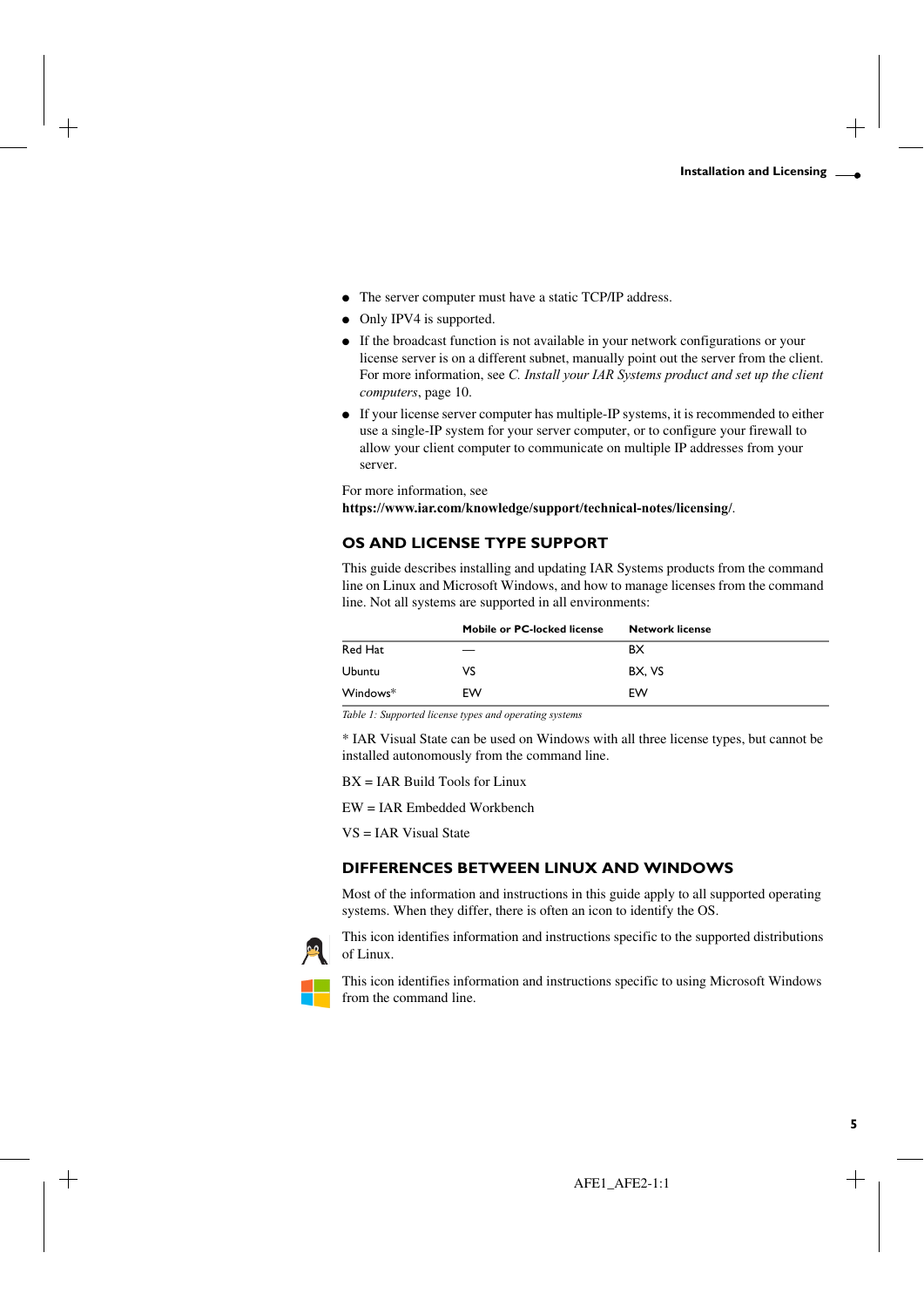In the case where command lines are the same for Linux and Windows, directory separators are written with forward slashes. To use these command lines on Windows, replace the forward slashes with backslashes.

#### **DPKG|RPM AND .DEB|RPM**



The package manager executable file for Red Hat is rpm and the filename extension for its associated archive files is .rpm. For Ubuntu, the package manager executable file is dpkg and the filename extension for its associated archive files is .deb. When an example is given in this guide of an invocation of the package manager, both options will be given, separated by a pipe character, like this:

\$ sudo dpkg|rpm -i *lic\_server\_package*.deb|rpm

Use the appropriate alternatives for the Linux distribution that you are using.

**Note:** IAR Visual State cannot be installed on Red Hat.

#### **USING THE SUDO COMMAND**



When you use the sudo command, be aware of this:

Using lightlicensemanager commands with sudo privileges will mean that you must also use sudo when you are compiling. For this reason, it is best avoided.

#### **INSTALLING THE IAR SYSTEMS PRODUCT ON WINDOWS**



Running the installer autonomously from the command line, it is possible to install the IAR Systems product without human interaction. However, autonomous installation is not supported for the license server tools.

#### **TROUBLESHOOTING**

If you have problems with installation or licensing:

- Read this guide.
- Read the *Release notes* for the IAR Light License Manager, and the *Release notes* for the IAR License Server Tools available from your product installation.
- See the technical notes on the Technical Support pages on the IAR Systems web site, **www.iar.com/support**.
- Go to **www.iar.com/customercare** and view **FAQ** for answers to questions about licenses, product updates, evaluation versions and registrations, or contact IAR Systems Customer Care, preferably with collected diagnostic information.

**6**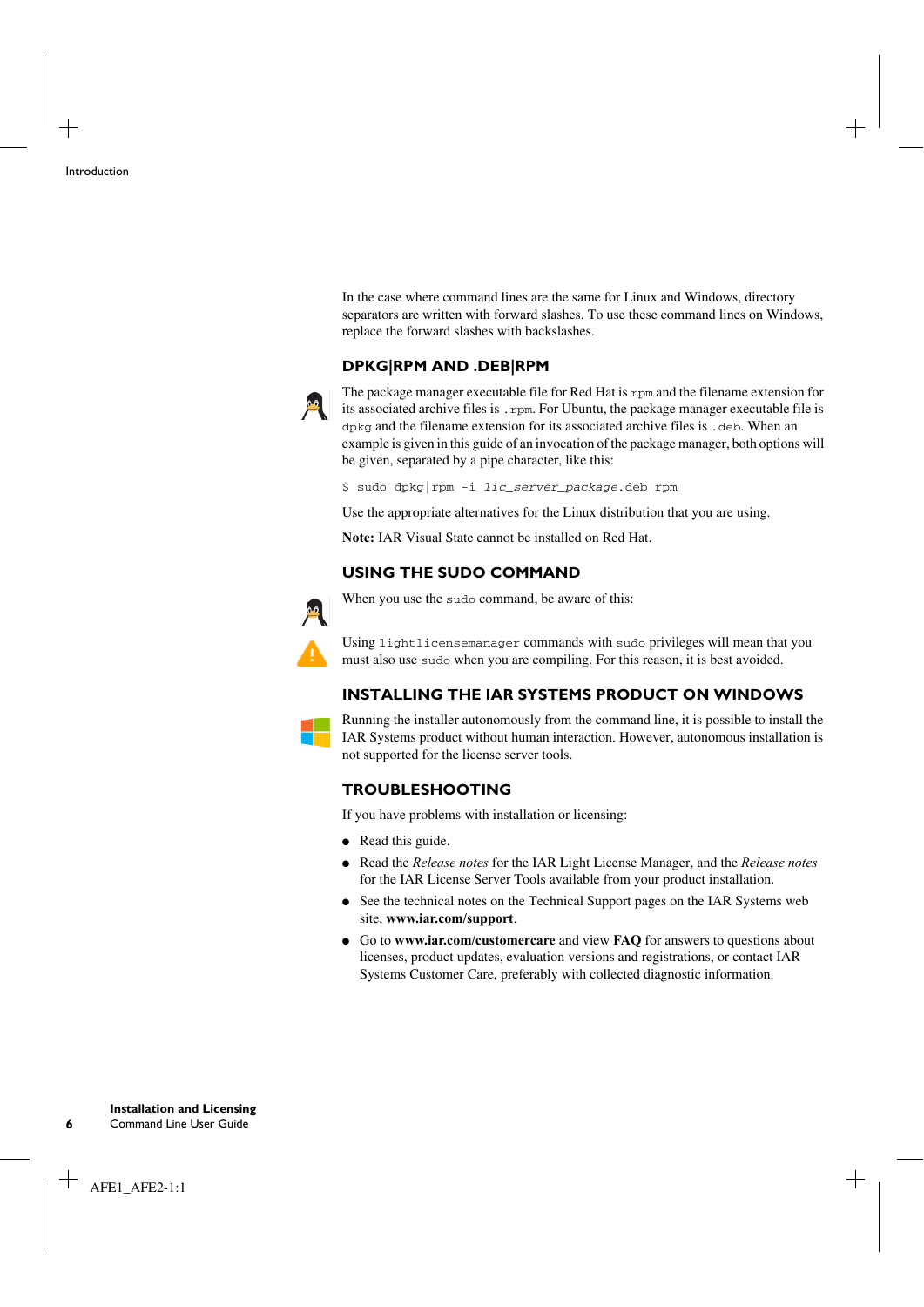## <span id="page-6-0"></span>**Installing products with a mobile or PC-locked license**

Follow these instructions to install your IAR Systems product with a mobile or PC-locked license.

#### <span id="page-6-2"></span>**A. INSTALL YOUR PRODUCT**

**1** Install your IAR Systems product:

The default installation directory is /opt/iarsystems/.



\$ sudo dpkg -i ./*product*.deb

where *product* is the name of your IAR Systems product installer.

**2** After the installation, the IAR Light License Manager is automatically installed by default in the ./license/bin or common/bin directory, depending on your product package.



The environment variable IAR\_LMS\_SETTINGS\_DIR can be used to control where the log files and settings are placed. The default placement is in /usr/local/etc/IARSystems.

#### <span id="page-6-1"></span>**B. ACTIVATE YOUR LICENSE**

**1** Activate your temporary startup license:

lightlicensemanager activate *xxxx-xxx-xxx-xxxx*

where *xxxx-xxx-xxx-xxxx* is your license number.

Follow the instructions to register your product. During the registration process, you will receive an email from IAR Systems. After confirming your web registration, re-run the activate command to activate a temporary license. You can start using your product directly.

- **2** If you have a mobile license, attach the dongle to your computer and make sure that only the license dongle is connected. The default location of the dongle drivers is in the directory ./license/drivers/dongle or ./common/driver/dongle, depending on your product package.
- **3** Install the dongle drivers:



\$ sudo sh sud\_install.sh

If your dongle has not arrived yet, you can temporarily lock your license to your computer (one computer only). When you receive your dongle, repeat the activation.

**Note:** For virtual machines, the USB port should be activated.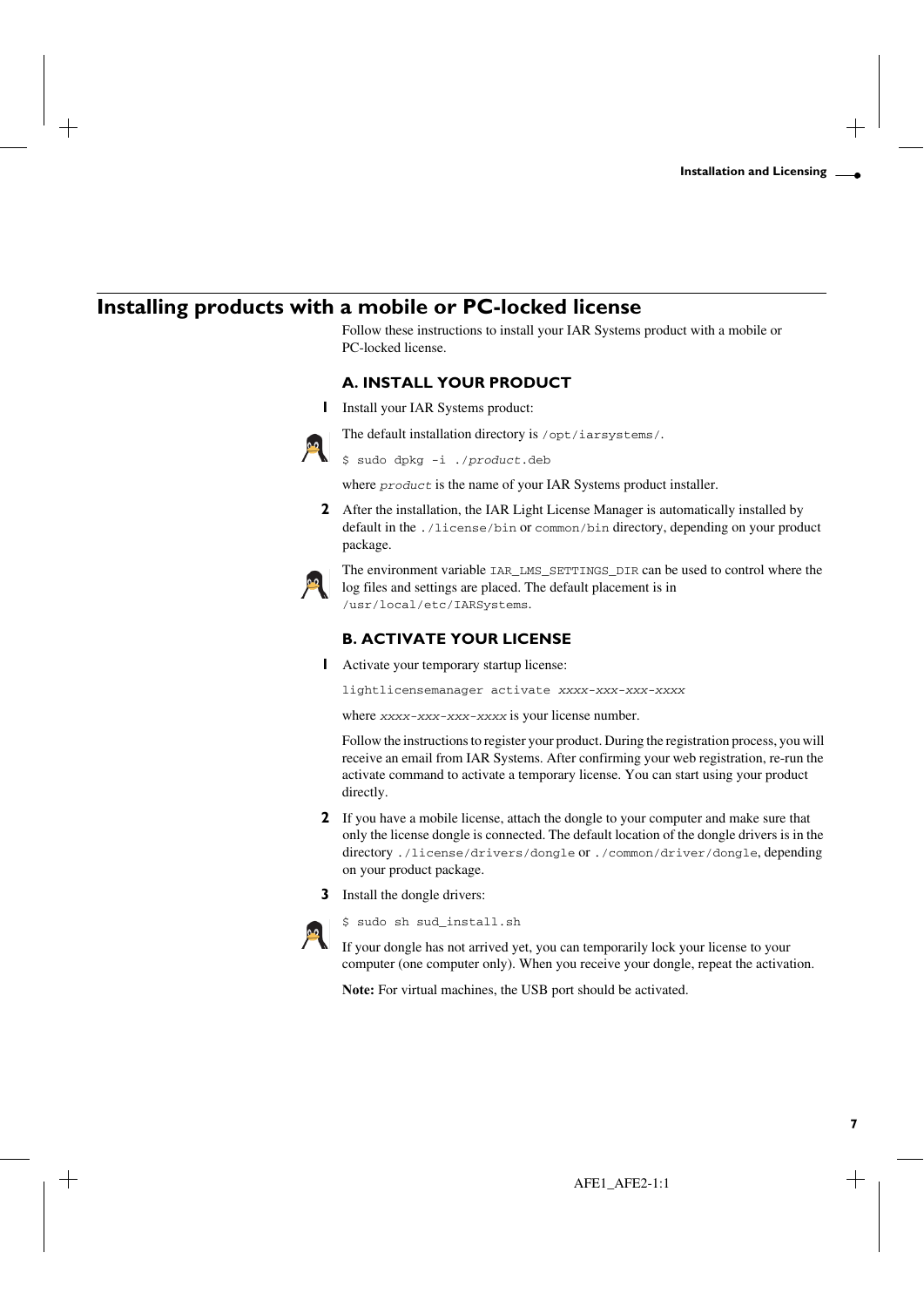**4** When you have completed your order and received the notification from IAR Systems, update your license for authorized use:

lightlicensemanager renew *xxxx-xxx-xxx-xxxx*

where *xxxx-xxx-xxx-xxxx* is your license number.

Your license activation is now completed.

## <span id="page-7-0"></span>**Installing products with network licenses**

To install an IAR Systems product that uses a network license, follow this procedure:

- **A** Install and set up the IAR License Server Tools on a server computer. (Skip this step if the latest version of the IAR License Server Tools is already installed.)
- **B** Activate your network license using the IAR Light License Manager on the server computer.
- C Install your IAR Systems product and set up the client computers.

**Note:** To install products from IAR Systems, you must have administrator privileges to the system.

#### <span id="page-7-1"></span>**A. INSTALL AND SET UP THE IAR LICENSE SERVER TOOLS**

**Important:** Before installing the IAR License Server Tools, you must choose a suitable computer to use for the license server. See *[System Requirements](#page-3-0)*, page 4, and *[Network](#page-3-1)  [requirements](#page-3-1)*, page 4.

**Note:** If the latest 2.x version of the IAR License Server Tools is already installed, proceed to *[B. Activate your network license](#page-8-0)*, page 9.

**1** Install the IAR License Server Tools. The name of the installation package differs between the distributions.



\$ sudo dpkg|rpm -i *lic\_server\_package*.deb|rpm

The tools are installed in the directory /opt/iarsystems/.

**Note:** The environment variable IAR\_LMS\_SETTINGS\_DIR can be used to control where the log files and settings are placed. The default placement is in /usr/local/etc/IARSystems.



The installer for Windows is lms2-server-installer-2.*xy.z*.exe. The tools are installed in c:\Program Files (x86)\IAR Systems\IAR License Server Tools.

2.*xy.z* is the version number of your product installation.

**8**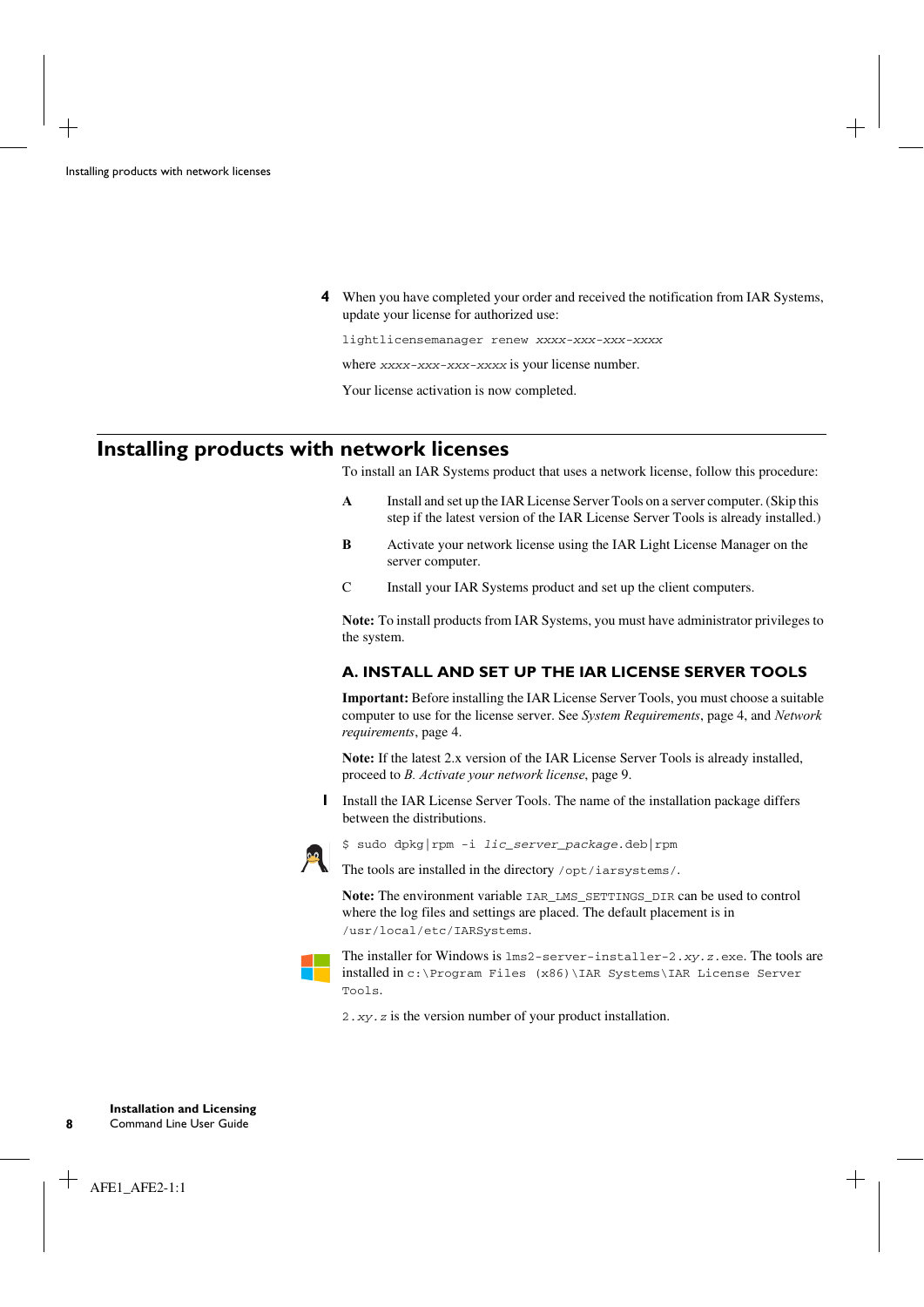

**2** Start the license server in root user mode:

```
$ cd /opt/iarsystems/license_server_tools/common/bin
$ sudo ./lserv64
```
**Note:** By default, the server license file and log file will be created in the directory license\_server\_tools/common/bin. If you want to create the server license file and the log file in another directory, use the options -s and -l. If you want the license server to start automatically, you can, for example, use update-rc.d or systemd.

Use the command  $l$  serv64 --help for information about the available  $l$  serv64 commands.



c:\Program Files (x86)\IAR Systems\IAR License Server Tools\ common\bin\lservnt.exe -X start

For more information, see the IAR Systems *Licensing Guide* (LicensingGuide\_LMS2.ENU.pdf), available in the IAR License Server Tools\ common\doc\ directory.

**Note:** By default, the server license file and log file will be created in the directory c:\Program Files (x86)\IAR Systems\IAR License Server Tools\ common\bin.

#### <span id="page-8-0"></span>**B. ACTIVATE YOUR NETWORK LICENSE**

The default path to the IAR License Server Tools is:



/opt/iarsystems/license\_server\_tools/common/bin



c:\Program Files (x86)\IAR Systems\IAR License Server Tools\ common\bin

**Important:** Two network licenses for the same IAR product and package cannot coexist on the same license server, with the later activated license overwriting the previous one. If you want to add more users to an existing network license, contact your IAR Sales office.

**1** Activate your network license:

lightlicensemanager activate *xxxx-xxx-xxx-xxxx*

where *xxxx-xxx-xxx-xxxx* is your license number.

Follow the instructions to register your product. During the registration process, you will receive an email from IAR Systems. After confirming your web registration, re-run the activate command in step 1 to activate a temporary license. You can start using your product directly after performing the steps in *[C. Install your IAR Systems product and](#page-9-0)  [set up the client computers](#page-9-0)*, page 10.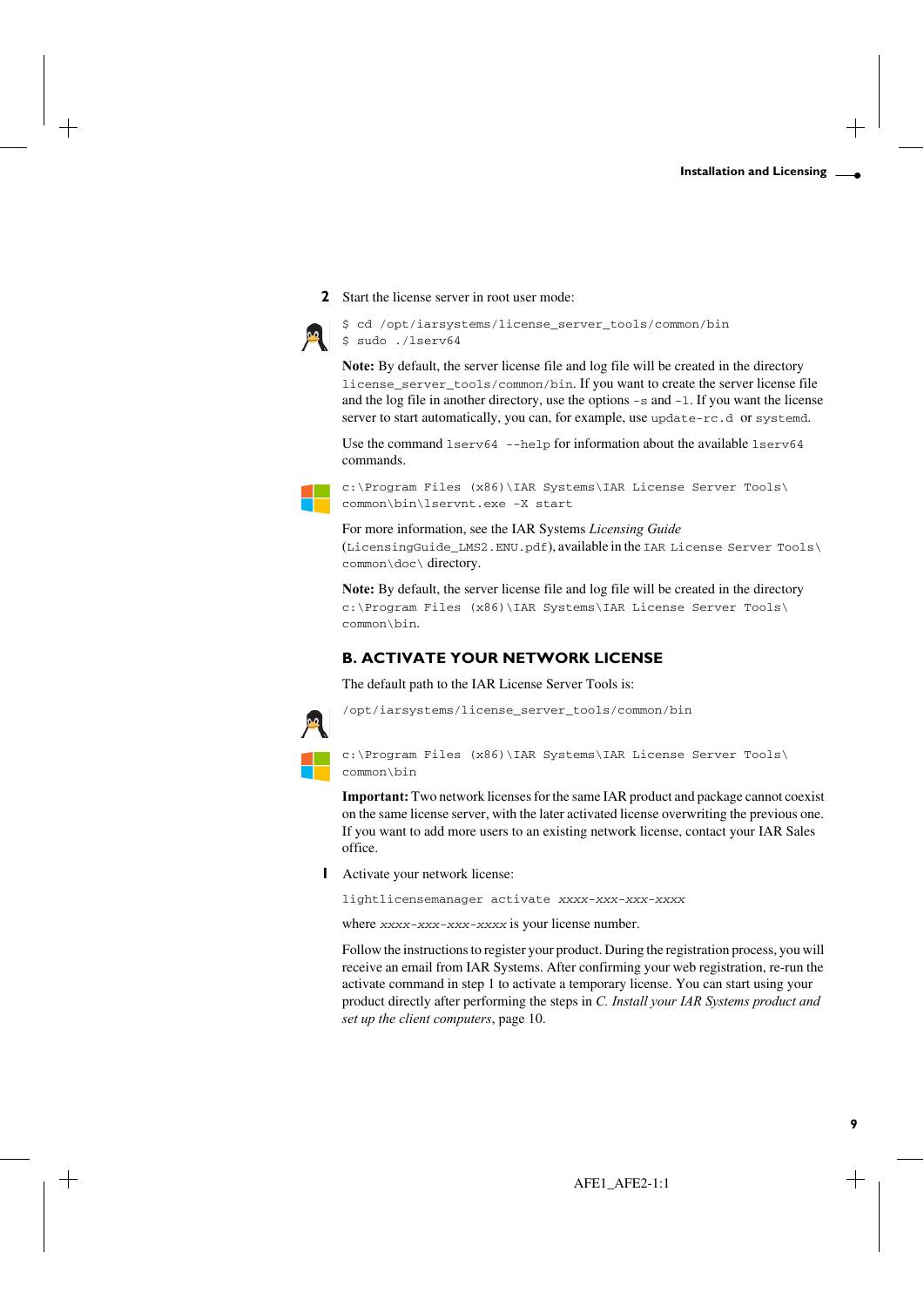**2** If your network license is using a dongle, attach the dongle to your license server computer and make sure that only the license dongle is connected.



Then run the following commands to install the dongle drivers:

\$ cd license server tools/common/drivers/dongle \$ sudo sh sud\_install.sh

The dongle drivers are automatically installed with the IAR License Server Tools installation.

If your dongle has not arrived yet, you can temporarily lock your network license to your license server computer. When you receive your dongle, repeat the activation.

**3** When you have completed your order and received notification from IAR Systems, update your network license for authorized use:

lightlicensemanager renew *xxxx-xxx-xxx-xxxx*

where *xxxx-xxx-xxx-xxxx* is your license number.

Your network license activation is now completed.

#### <span id="page-9-0"></span>**C. INSTALL YOUR IAR SYSTEMS PRODUCT AND SET UP THE CLIENT COMPUTERS**

Before you proceed, the license server must be up and running.

The default location of the lightlicensemanager file is described in *[Reference](#page-21-0)  [information on the IAR Light License Manager](#page-21-0)*, page 22.

#### **Repeat these steps on each client computer:**

**1** Install your IAR Systems product:

The default installation directory is /opt/iarsystems/.



\$ sudo dpkg|rpm -i *./product*.deb|rpm

where *product* is the name of your IAR Systems product installer.



Invoke the installer with Administrator privileges using the options /hide\_usd and /autoinstall:

*product*.exe /hide\_usd /autoinstall

where *product* is the name of an IAR Systems product installer that supports autonomous installation from the command line.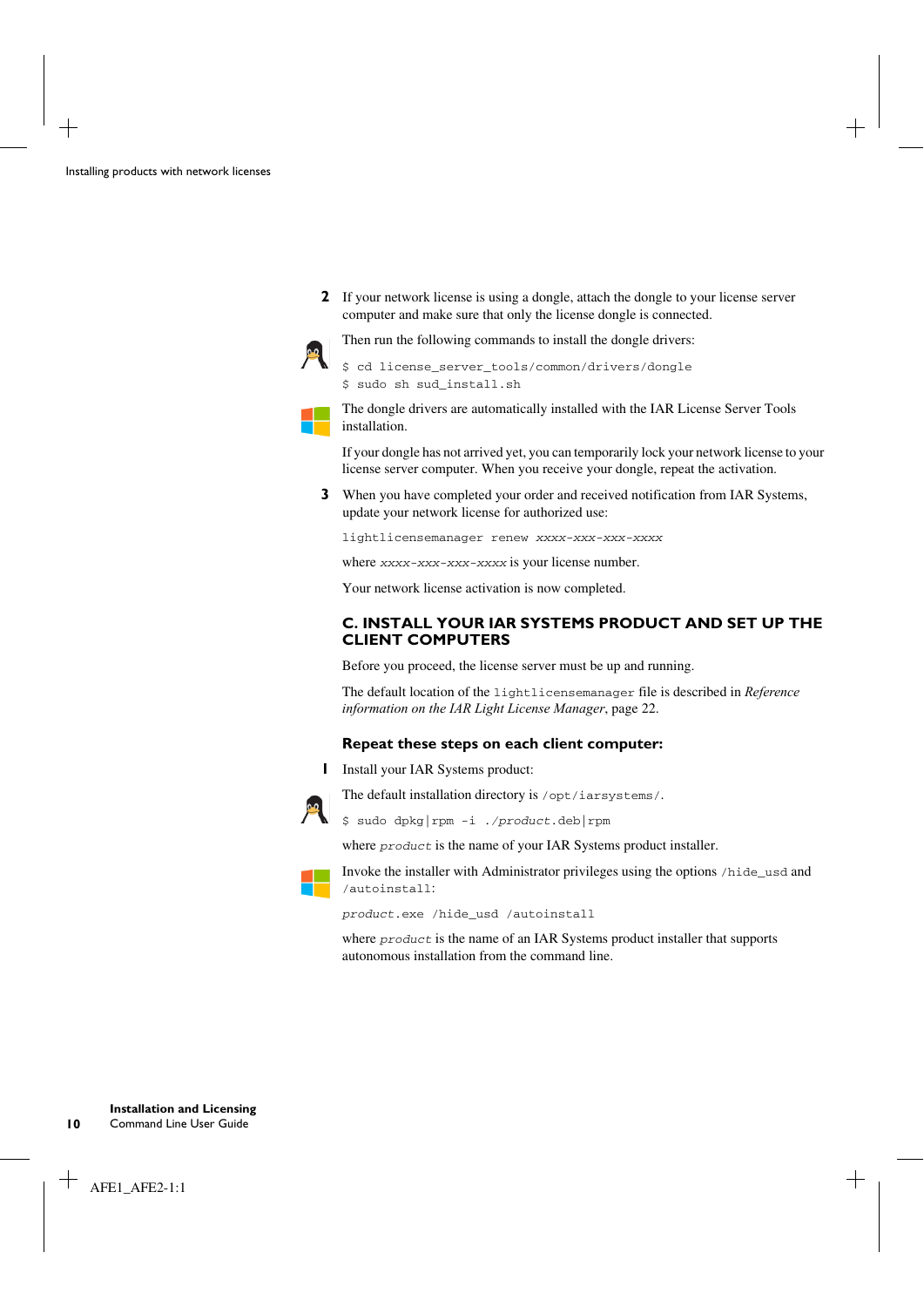You can optionally specify an installation directory, using the full absolute path prefixed with a forward slash  $($ ). There cannot be any space character between /autoinstall and the directory path:

*product*.exe /hide\_usd /autoinstall/D:\My Folder\IAR\_Systems

**2** After the installation of your IAR Systems product on your client computer, the IAR Light License Manager is automatically installed by default in the ./license/bin or common/bin directory, depending on your product package.



The environment variable IAR\_LMS\_SETTINGS\_DIR can be used to control where the log files and settings are placed. The default placement is in /usr/local/etc/IARSystems.

**3** Look for available network licenses:

lightlicensemanager nwlics

This will list all accessible network licenses of your IAR Systems products.

**4** Connect to the license server of your choice:

```
lightlicensemanager setup xxxx-xxx-xxx-xxxx --host 
host_server_name
```
Where:

- *xxxx-xxx-xxx-xxxx* is the network license number selected from those listed in step 3.
- *host\_server\_name* is the name or IP address of the license server.

**Note:** The --host *host server* name option is not required if your license server and client computer are in the same subnet. For more information on the setup command options, use the --help option.

**5** Check if your product has been connected to the correct network license:

lightlicensemanager products

Your product name and corresponding network license number will be listed. You are now finished with the installation and the licensed product can be used.

### <span id="page-10-0"></span>**Updating products with mobile or PC-locked licenses**

The product update uses the same license number as your existing product, but it requires a license renewal.

**1** Follow the steps in *[Installing products with a mobile or PC-locked license](#page-6-0)*, page 7, to install the update of your IAR Systems product.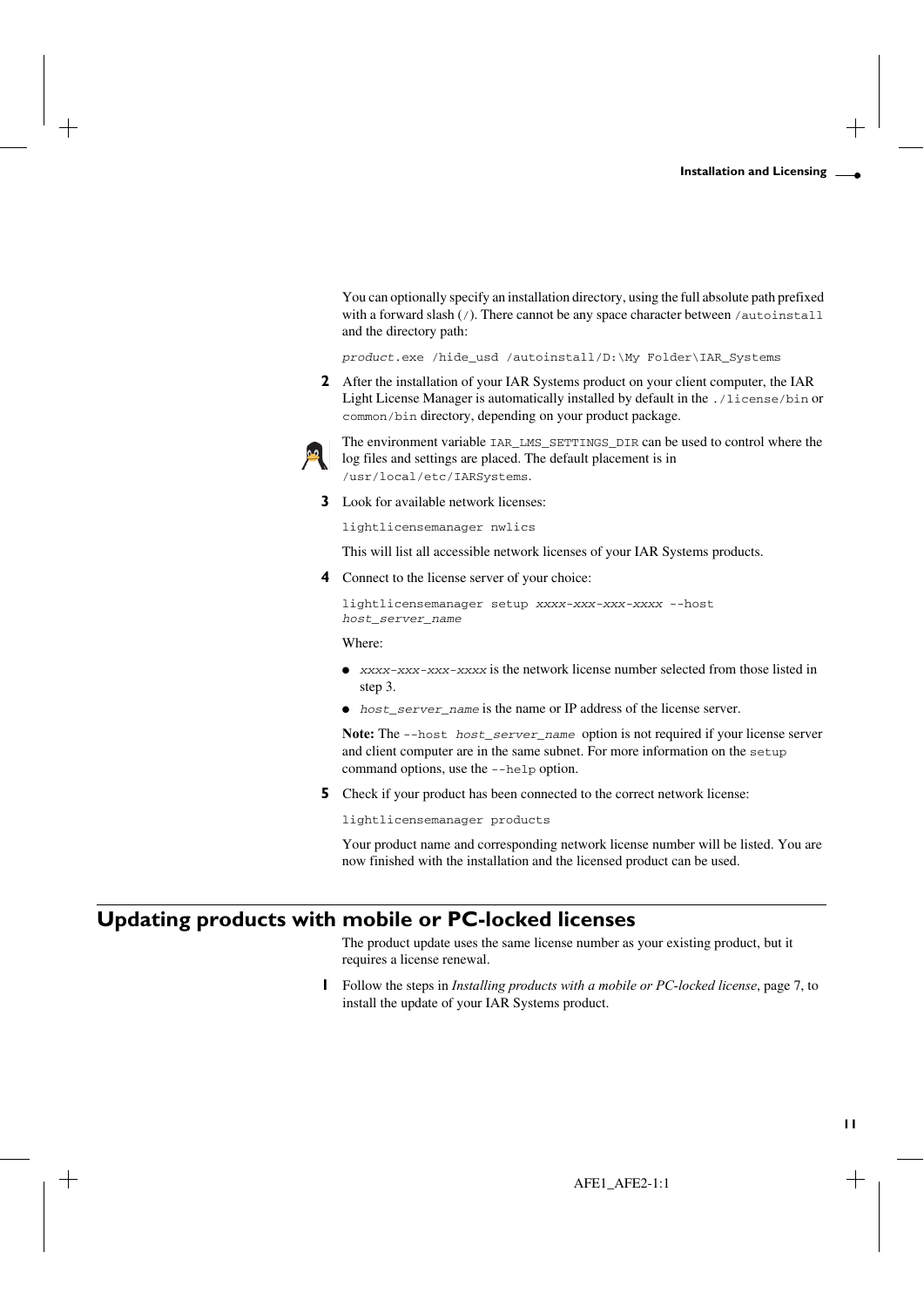**2** Renew your license:

lightlicensemanager renew *xxxx-xxx-xxx-xxxx*

where *xxxx-xxx-xxx-xxxx* is your mobile or PC-locked license already activated on your computer.

## <span id="page-11-0"></span>**Updating products with network licenses**

To update an IAR Systems product that uses a network license, follow this procedure:

- **A** Update the IAR License Server Tools.
- **B** Renew your network license.
- **C** Install your IAR Systems product update on each client computer.

#### **A. UPDATE THE IAR LICENSE SERVER TOOLS**

Skip this step if the latest version of the IAR License Server Tools is already installed.

**Note:** The version number of the IAR License Server Tools (2.*xx*) must be equal to or higher than the version number of the Light License Manager or License Manager (2.*yy*) included in your product.

Product updates for network licenses might come with an updated license server. If that is the case, perform these steps:

**1** Shut down the current license server.

**Note:** All network licenses will be temporarily unavailable.



\$ cd /opt/iarsystems/license\_server\_tools/common/bin \$ sudo ./lsrvdown64 localhost



c:\Program Files (x86)\IAR Systems\IAR License Server Tools\ common\bin\lservnt.exe -X stop



**2** Install the newer version of IAR License Server Tools. The name of the installation package differs between the distributions.



\$ sudo dpkg|rpm -i *lic\_server\_package*.deb|rpm

By default, the tools are installed in the directory /opt/iarsystems/.



The installer for Windows is lms2-server-installer-2.*xy.z*.exe. The tools are installed in c:\Program Files (x86)\IAR Systems\IAR License Server Tools.

2.*xy.z* is the version number of your product installation.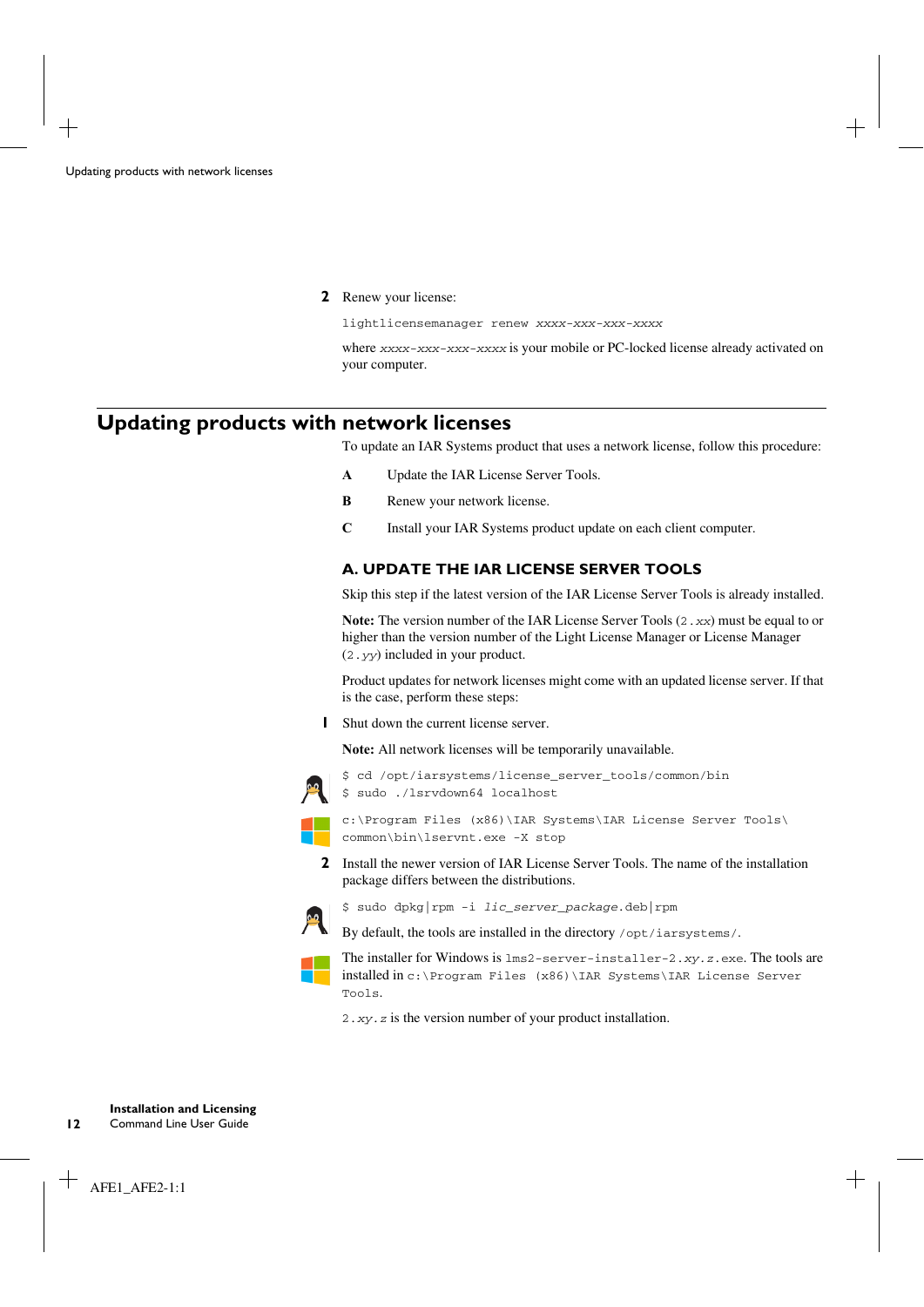**3** If the installation directory is different from your previous installation directory, copy the lservrc file from your previous installation directory to your new installation directory.



For example from .../iar\_license\_server\_tools/common/bin to /opt/iarsystems/license\_server\_tools/common/bin.

**4** Start the license server in root user mode.



\$ cd /opt/iarsystems/license\_server\_tools/common/bin \$ sudo ./lserv64

**Note:** By default, the server license file and log file will remain in the directory license\_server\_tools/common/bin. If you want to create the server license file and the log file in another directory, use the options -s and -l. If you want the license server to start automatically after rebooting the host computer, you can, for example, use update-rc.d or systemd.

Use the command lserv64 --help for information about the available lserv64 commands.



c:\Program Files (x86)\IAR Systems\IAR License Server Tools\ common\bin\lservnt.exe -X start

For more information, see the IAR Systems *Licensing Guide* (LicensingGuide\_LMS2.ENU.pdf), available in the IAR License Server Tools\ common\doc\ directory.

Note: By default, the server license file and log file (LicenseManagementLog.txt) will remain in the directory  $c:\Per{\o}$  Files  $(x86)\$ IAR Systems\ IAR License Server Tools\common\bin.

#### <span id="page-12-0"></span>**B. RENEW YOUR NETWORK LICENSE**

The default location of the lightlicensemanager file is described in *[Reference](#page-20-0)  [information on the IAR License Server Tools](#page-20-0)*, page 21.

**Note:** The network license *cannot* have any commuter authorization checked out when the license is renewed.

The product update uses the same license number as your existing product, but it requires a license renewal.

**1** Renew your network license on the license server computer:

lightlicensemanager renew *xxxx-xxx-xxx-xxxx*

where *xxxx-xxx-xxx-xxxx* is your original license number.

The network license is now renewed for the updated product.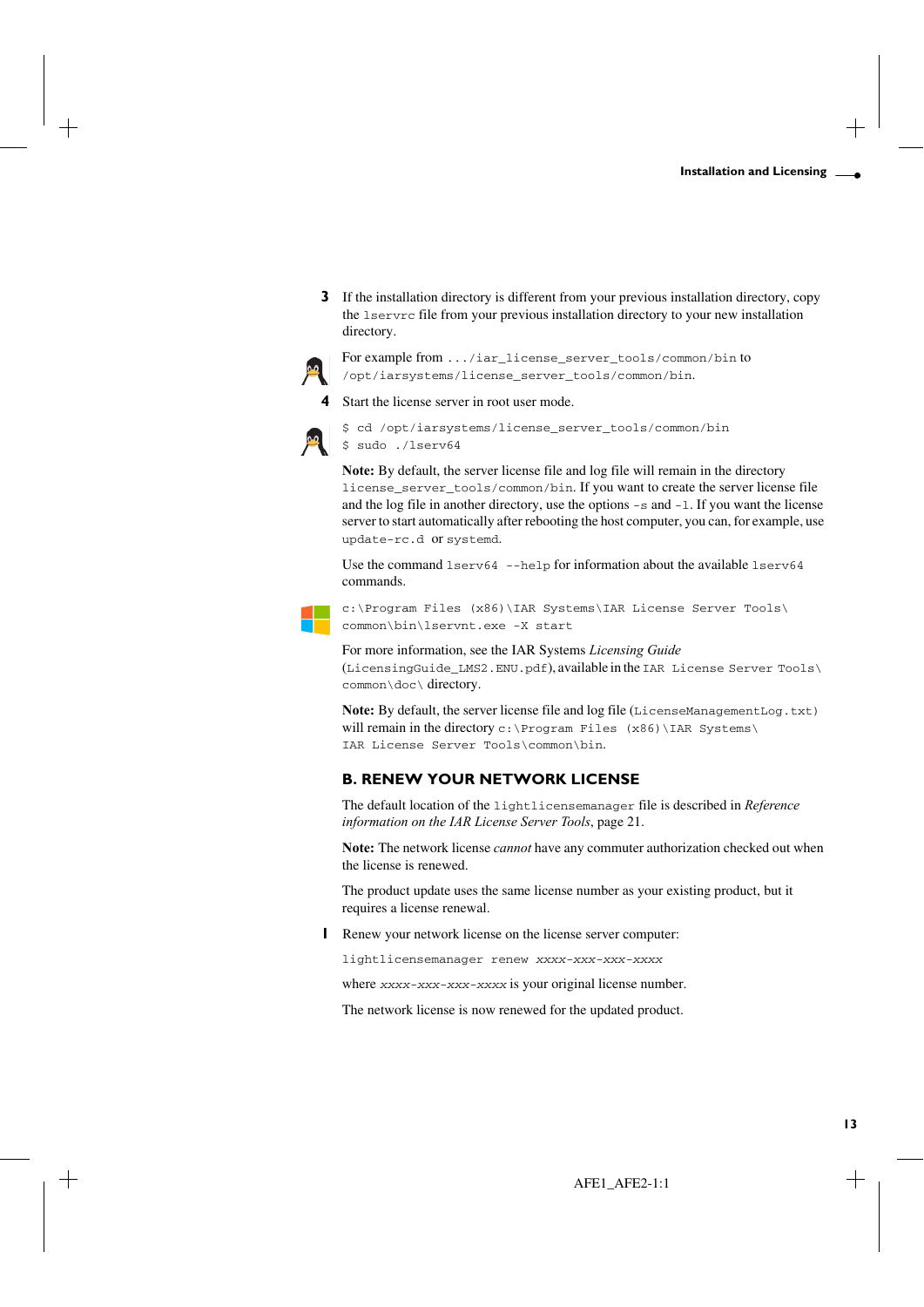#### **C. INSTALL A PRODUCT UPDATE ON CLIENT COMPUTERS**

Before you proceed, the license server must be up and running.

The default location of the lightlicensemanager file is described in *[Reference](#page-21-0)  [information on the IAR Light License Manager](#page-21-0)*, page 22.

#### **Repeat these steps on each client computer:**

**1** Install your IAR Systems product update:

The default installation directory is /opt/iarsystems/.



\$ sudo dpkg|rpm -i *./product*.deb|rpm

where *product* is the name of your IAR Systems product update file.

Invoke the installer with Administrator privileges using the options /hide\_usd and /autoinstall:

*product*.exe /hide\_usd /autoinstall

where *product* is the name of your IAR Systems product update file.

**2** Connect to the license server:

lightlicensemanager setup *xxxx-xxx-xxx-xxxx* --host *host\_server\_name*

Where:

- *xxxx-xxx-xxx-xxxx* is the number of the network license renewed in *[B. Renew](#page-12-0)  [your network license](#page-12-0)*, page 13.
- *host\_server\_name* is the name or IP address of the license server updated in *[B.](#page-12-0)  [Renew your network license](#page-12-0)*, page 13.

You are now finished with the installation and the licensed product can be used.

## <span id="page-13-0"></span>**Transferring a mobile or PC-locked license**

#### **TRANSFER A MOBILE LICENSE TO ANOTHER COMPUTER**

To transfer a mobile license from one computer to another using a dongle, perform these steps:

**1** Remove the dongle with the license from the original computer, and attach it to the new computer you are transferring your mobile license to.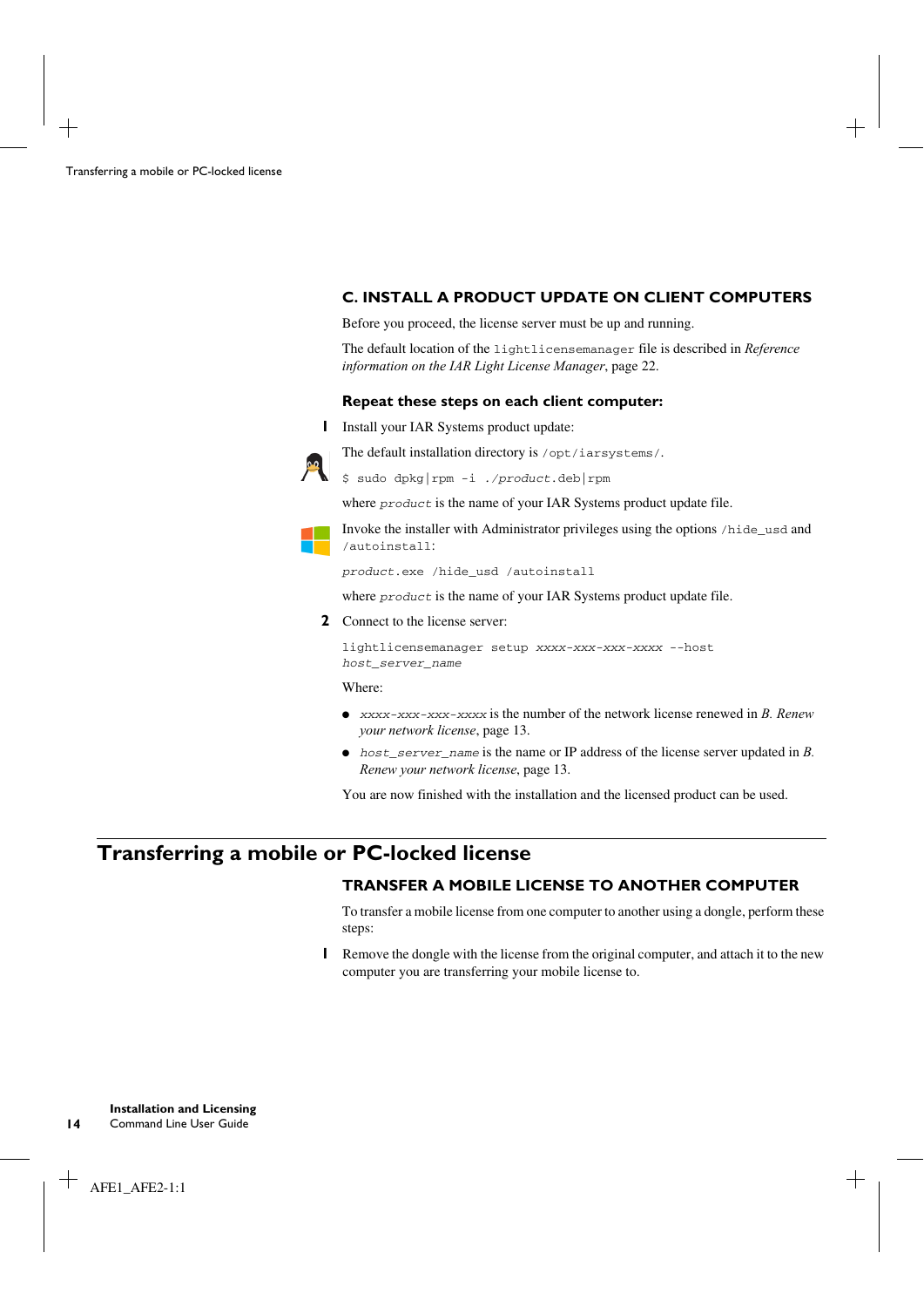- **2** To install your IAR Systems product and the dongle drivers on the new computer, follow the instructions in *[Installing products with a mobile or PC-locked license](#page-6-0)*, page [7](#page-6-0), except for the first step under *[B. Activate your license](#page-6-1)*.
- **3** On the new computer, reactivate the same license:

lightlicensemanager activate *xxxx-xxx-xxx-xxxx*

where *xxxx-xxx-xxx-xxxx* is your license number that is active on the old computer.

You can now use your IAR Systems product on both computers simply by moving the dongle between them. The product can only be used on the computer which has the dongle currently attached.

#### **TRANSFER A PC-LOCKED LICENSE TO ANOTHER COMPUTER**

To transfer a PC-locked license from one computer to another, you must first deactivate the license on the original computer, and reactivate the license on the new computer.

**Note:** You can transfer a PC-locked license up to three times during a 12-month period.

The default location of the lightlicensemanager file is the ./license/bin or common/bin directory, depending on your product package.

**1** On the original computer, deactivate the PC-locked license:

lightlicensemanager deactivate *xxxx-xxx-xxx-xxxx*

where *xxxx-xxx-xxx-xxxx* is your license number.

**2** On the new computer, follow the steps in *[A. Install your product](#page-6-2)*, page 7, to install your IAR Systems product, then reactivate the same license:

lightlicensemanager activate *xxxx-xxx-xxx-xxxx*

where *xxxx-xxx-xxx*-*xxxx* is your license number. The license is now available on the new computer.

## <span id="page-14-0"></span>**Transferring a network license**

Before you can transfer a network license to a new license server computer, you must contact your local IAR Sales office or IAR Customer Care team to request permission for the transfer.

**Note:** Two network licenses for the same IAR product and package cannot coexist on the same license server. The license that was activated last overwrites the previous one. If you want to add more users to a network license, contact your IAR Sales office.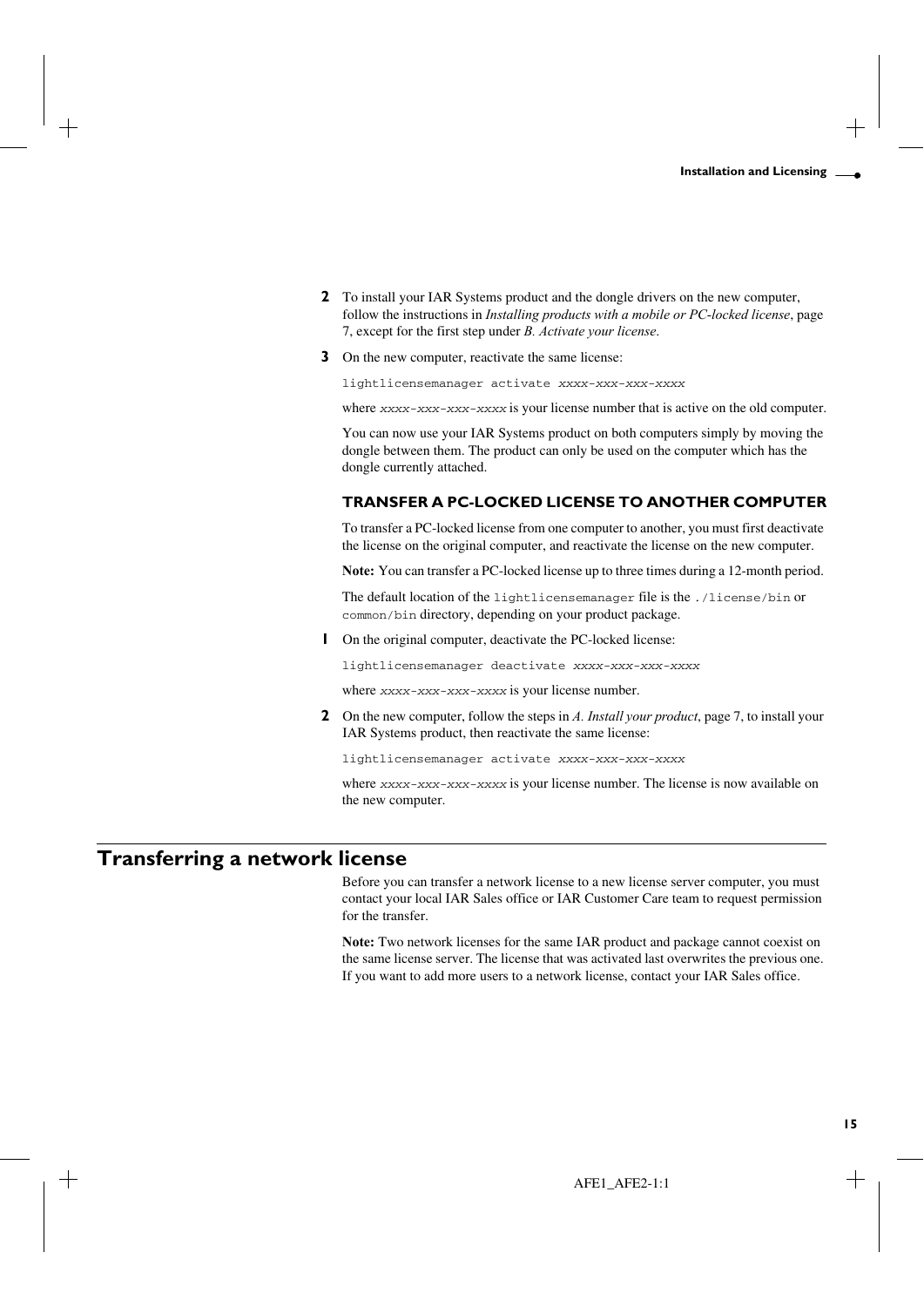#### **TRANSFER A NETWORK LICENSE LOCKED TO A DONGLE**

You can transfer a network license locked to a dongle to another license server computer.

- **1** Remove the dongle with your network license from the old license server computer and attach it to the new license server computer.
- **2** On the new license server computer, follow the steps in *[A. Install and set up the IAR](#page-7-1)  [License Server Tools](#page-7-1)*, page 8, to install and start the IAR License Server Tools.
- **3** Run the following commands to install the dongle drivers:



\$ cd license server tools/common/drivers/dongle \$ sudo sh sud install.sh



installation.

The dongle drivers are automatically installed with the IAR License Server Tools

**4** Reactivate the same network license you used on the original license server computer:

```
cd /license_server_tools/common/bin
lightlicensemanager activate xxxx-xxx-xxx-xxxx
```
where *xxxx-xxx-xxx-xxxx* is the license number from the old license server computer.

**Note:** If you want to transfer all network licenses locked to the dongle, simply copy the lservrc file from your original license server computer to the same location on the new license server computer, instead of reactivating all the network licenses one by one. The lservrc file is located here:



license\_server\_tools/common/bin



\Program Files (x86)\Common Files\SafeNet Sentinel\Sentinel RMS License Manager\WinNT



lightlicensemanager nwlics

You have now transferred your network licenses to the new license server computer.

**Note:** The network license can only be used on the license server computer which has the dongle currently attached.

**6** On each client computer you want to connect to the new license server, repeat these steps:

lightlicensemanager setup *xxxx-xxx-xxx-xxxx* --host *host\_server\_name*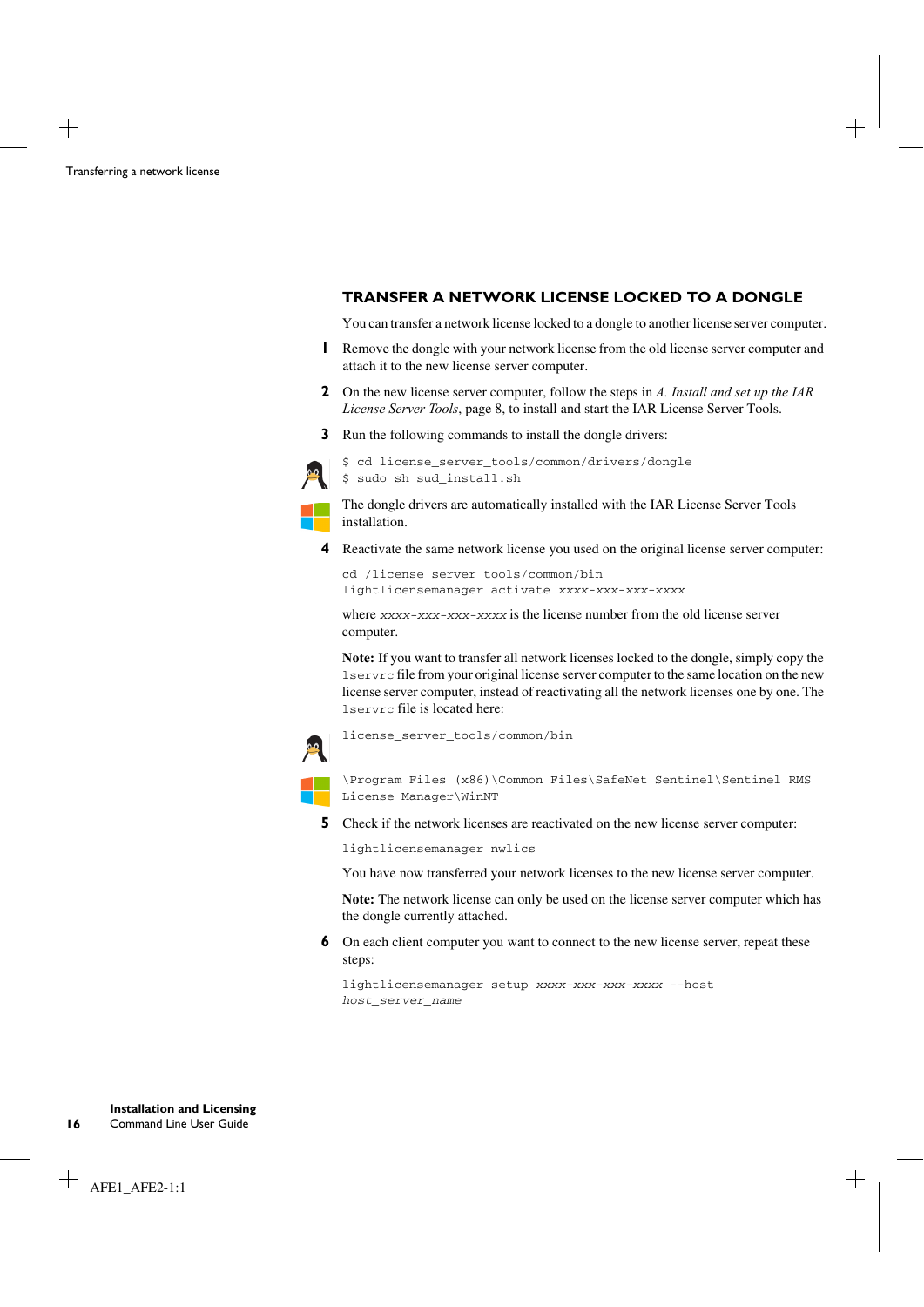Where:

- *xxxx-xxx-xxx-xxxx* is your network license number.
- *host\_server\_name* is the name or IP address of your new server computer.

#### **TRANSFER A NETWORK LICENSE LOCKED TO A LICENSE SERVER COMPUTER**

The default location of the lightlicensemanager file is described in *[Reference](#page-21-0)  [information on the IAR Light License Manager](#page-21-0)*, page 22.

**Note:** Before transferring your network license, you must make sure that are all commuter licenses are checked in.

**1** On the original server computer, deactivate the network license:

lightlicensemanager deactivate *xxxx-xxx-xxx-xxxx*

where *xxxx-xxx-xxx-xxxx* is your license number.

**2** On the new server computer, follow the steps in *[A. Install and set up the IAR License](#page-7-1)  [Server Tools](#page-7-1)*, page 8, to install the IAR License Server Tools, then reactivate the same network license:

lightlicensemanager activate *xxxx-xxx-xxx-xxxx*

where *xxxx-xxx-xxx-xxxx* is your license number.

**3** For each client computer you want to connect to the new license server, repeat these steps:

lightlicensemanager setup *xxxx-xxx-xxx-xxxx* --host *host\_server\_name*

Where:

- *xxxx-xxx-xxx-xxxx* is your network license number.
- *host\_server\_name* is the name or IP address of your new server computer.

## <span id="page-16-0"></span>**Checking out/in your network license**

To use your IAR Systems product on a client computer for a number of days, without being connected to the license server, you can check out a network license with commuter authorization. You can also check in or terminate the commuter authorization for your network license before it expires. **If not checked in, the license will automatically be returned after the specified number of days.**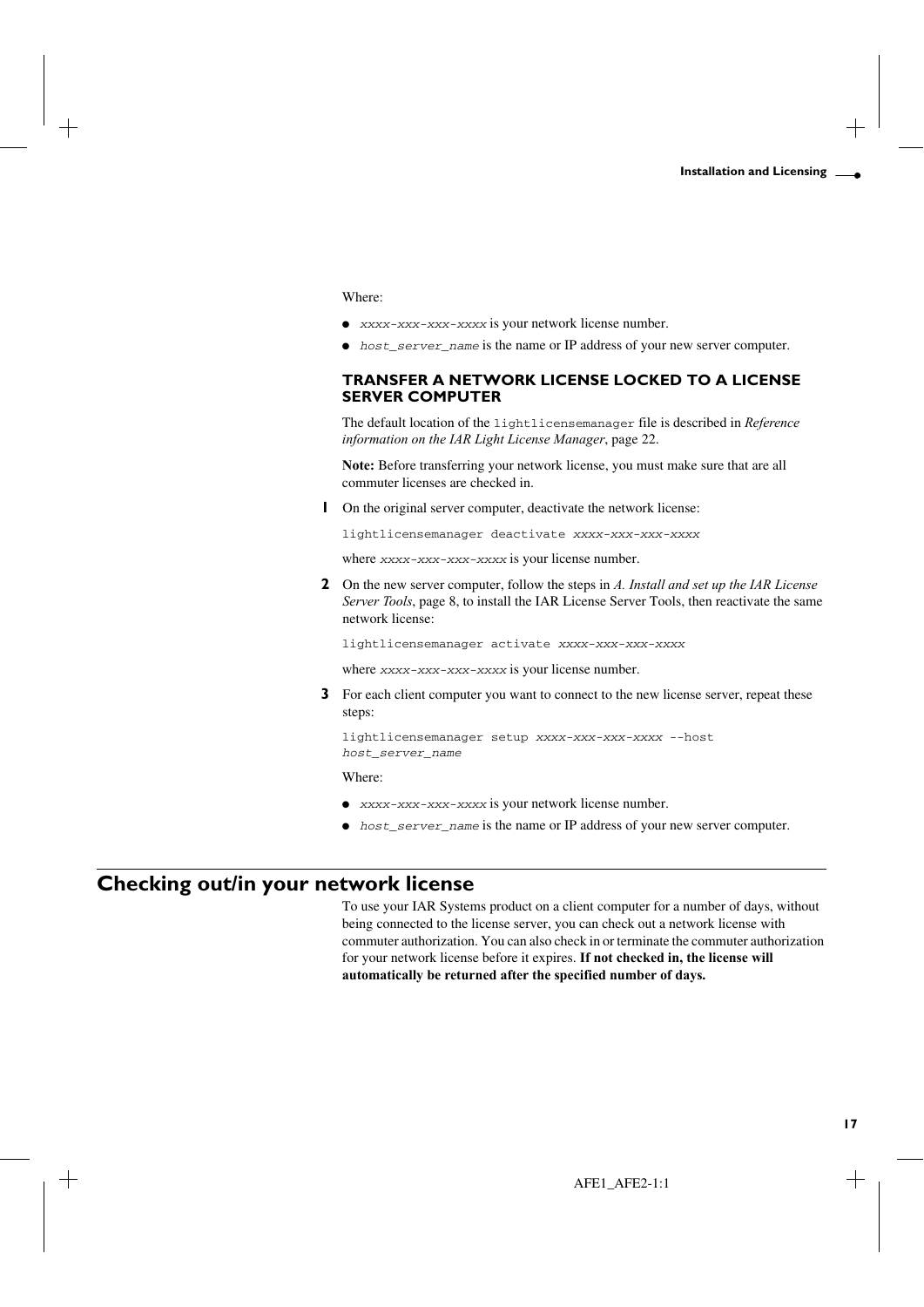#### **CHECK OUT/IN YOUR NETWORK LICENSE**

The default location of the lightlicensemanager file is the ./license/bin or common/bin directory, depending on your product package.

To check out your network license on a client computer:

lightlicensemanager checkout *product\_tag* -y *days*

To check in your network license on a client computer:

lightlicensemanager checkin *product\_tag*

Where:

- *product\_tag* is the tag for your IAR Systems product. You can use the lightlicensemanager products command to list the product tags (in the **Product** column).
- *days* is the number of days (up to 15 days) you want to check out a product with commuter authorization for.

## <span id="page-17-0"></span>**Collecting diagnostic information**

If you need assistance in managing IAR licenses, it is recommended you collect diagnostic information before you contact your local IAR Customer Care team.

**Note:** Make sure you run the correct IAR Light License Manager (lightlicensemanager) from the corresponding directory, that is, a client computer or a license server.

For collecting diagnostic information for both client computers and license servers, the default location for the diagnostic results of the get diagnostic command is:



/usr/local/etc/IARSystems/LicenseManagement/Diagnostics.

c:\ProgramData\IARSystems\LicenseManagement\Diagnostics\.

#### **COLLECT DIAGNOSTIC INFORMATION FOR LICENSE SERVERS**

To collect diagnostic information for a license server:

lightlicensemanager get\_diagnostics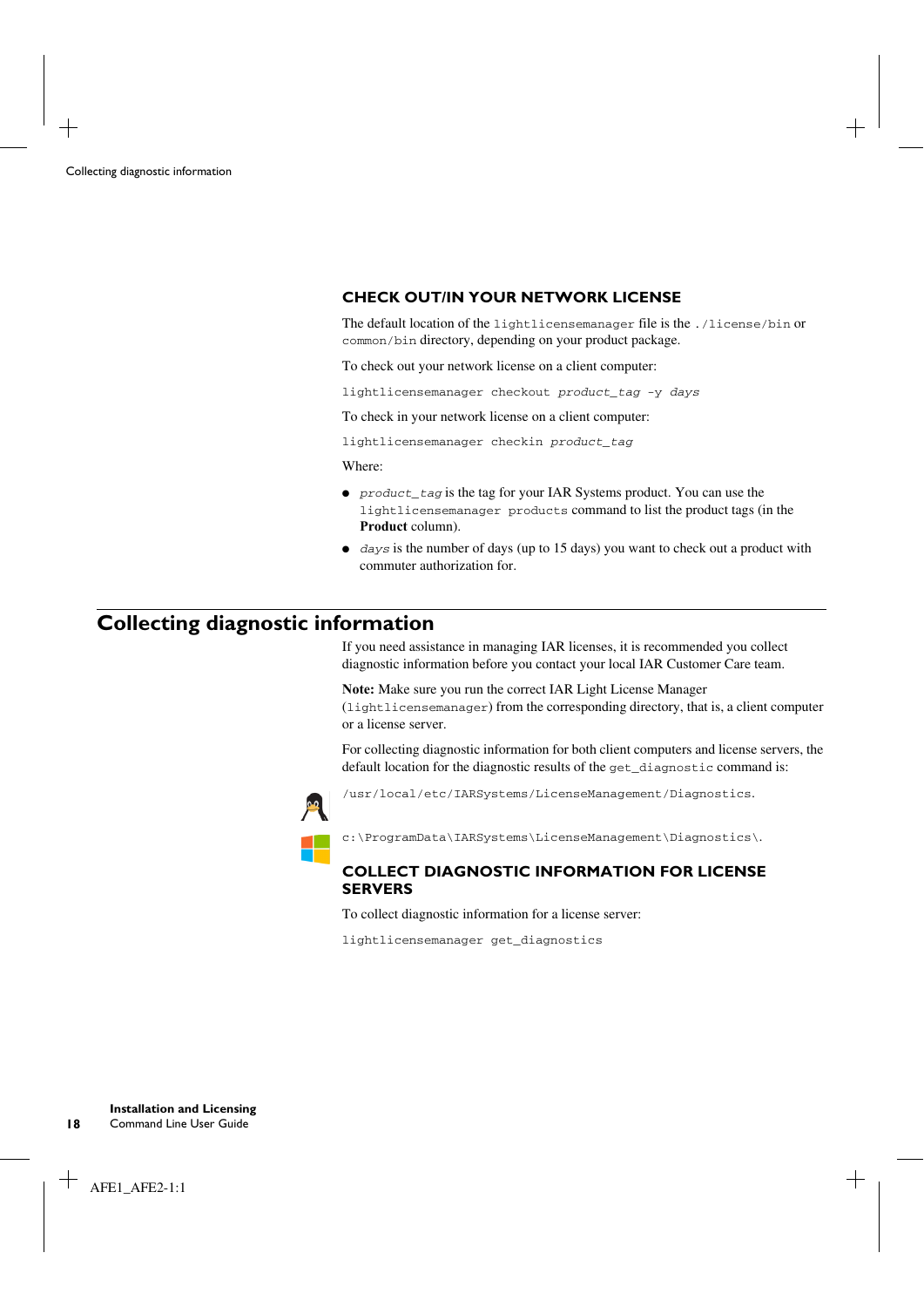#### **COLLECT DIAGNOSTIC INFORMATION FOR CLIENT COMPUTERS**

To collect diagnostic information for a client computer:

lightlicensemanager get\_diagnostics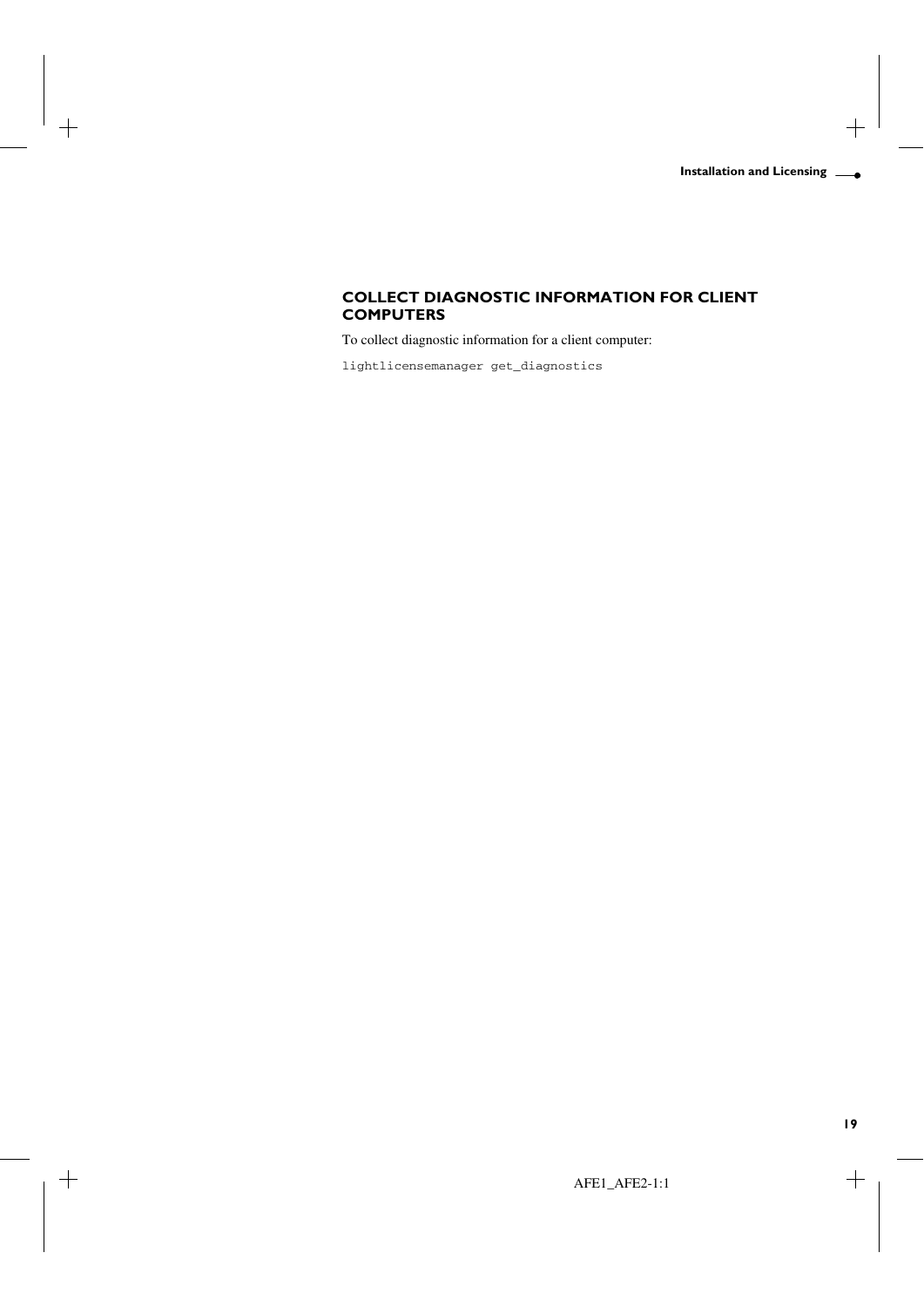Collecting diagnostic information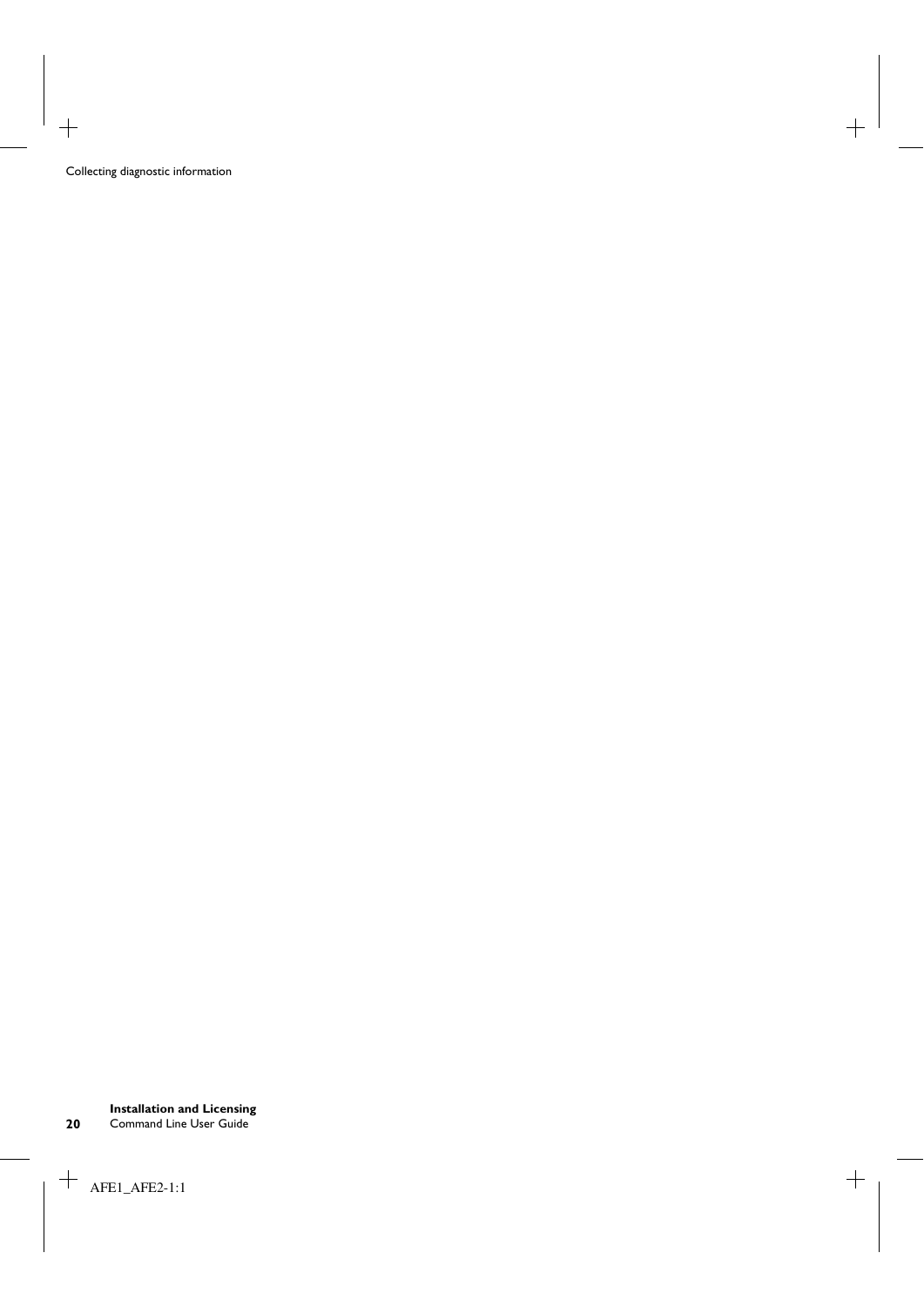## **Reference information**

This chapter provides reference information on the IAR License Server Tools and the IAR Light License Manager.

## <span id="page-20-0"></span>**Reference information on the IAR License Server Tools**

The IAR License Server Tools are used for managing your network license.

A network license is a multi-user license that is located on a license server computer and used by multiple users on a network. The network license allows for an authorized number of concurrent users, and the license server keeps track of the current number of users.

The network license is locked either to the computer where the license server runs, or to a dongle (hardware lock).

#### **IAR LICENSE SERVER TOOLS PROGRAMS**

The IAR License Server Tools contain the following programs:

| Program             | <b>Description</b>                                                                                                                                                                                                                                                                                                                                                                                                                               |
|---------------------|--------------------------------------------------------------------------------------------------------------------------------------------------------------------------------------------------------------------------------------------------------------------------------------------------------------------------------------------------------------------------------------------------------------------------------------------------|
| lightlicensemanager | A command line tool to manage licenses on either the license<br>server or client computer. It is automatically installed when<br>you install the IAR License Server Tools. With this tool, you<br>can, for example, activate or renew your licenses, and set up<br>clients to use the network licenses. Clients can also use this<br>tool to check out/in network licenses.<br>For more information about the command, see Commands,<br>page 23. |
| l <sub>serv64</sub> | A Linux program to start up the license server. Make sure<br>your server firewall allows inbound traffic on UDP port 5093.<br>Use the command $1$ serv $64$ --help for information about<br>the available commands.                                                                                                                                                                                                                              |
| $l$ srydown64       | A Linux program to shut down the license server.                                                                                                                                                                                                                                                                                                                                                                                                 |
| lservnt.exe         | A Windows program to start up and shut down the license<br>server. lservnt.exe -X start starts the server and<br>lservnt.exe -X stop stops it.<br>Use the command $-\text{help}$ for information about the available                                                                                                                                                                                                                             |
|                     | commands.                                                                                                                                                                                                                                                                                                                                                                                                                                        |

*Table 2: IAR License Server Tools programs*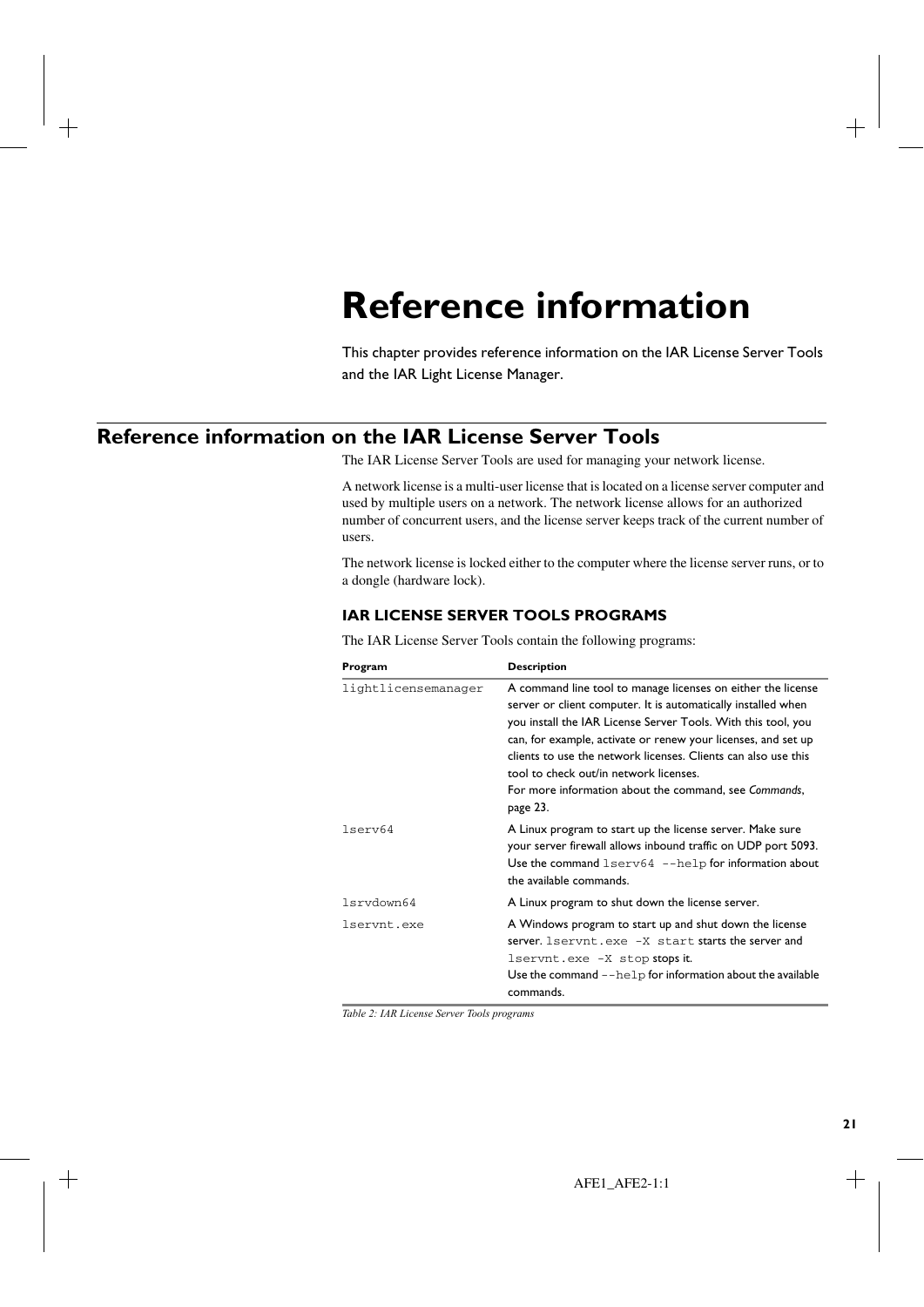The default path to the IAR License Server Tools is:



## <span id="page-21-0"></span>**Reference information on the IAR Light License Manager**

The IAR Light License Manager is a command line tool that you use to manage your licenses.

The IAR Light License Manager is automatically installed when you install your IAR Systems product or the IAR License Server Tools. The default installation directory is ./license/bin or ./common/bin, depending on your product package when you install your IAR Systems product, or ./license\_server\_tools/common/bin when you install the IAR License Server Tools.

#### **IAR LIGHT LICENSE MANAGER PROGRAMS**

The IAR Light License Manager contains the following program:

| Program             | <b>Description</b>                                               |
|---------------------|------------------------------------------------------------------|
| lightlicensemanager | A command line tool to manage licenses on either the license     |
|                     | server or client computer. It is automatically installed when    |
|                     | you install your IAR Systems product or install the IAR License  |
|                     | Server Tools. With this tool, you can, for example, activate or  |
|                     | renew your licenses, and set up clients to use the network       |
|                     | licenses. Clients can also use this tool to check out/in network |
|                     | licenses.                                                        |
|                     | For more information about the command, see Commands,            |
|                     | page 23.                                                         |

*Table 3: IAR Light License Manager programs*

#### **SENTINEL USB DAEMON PACKAGE**



The IAR Light License Manager contains a Sentinel USB Daemon package that has several Linux installers for dongle drivers, which you need if you want to lock your license to a dongle (optional).

Before using the Sentinel USB Daemon package, you must first plug in your USB dongle and run the following commands:

```
$ cd drivers/dongle
```

```
$ sudo sh sud_install.sh
```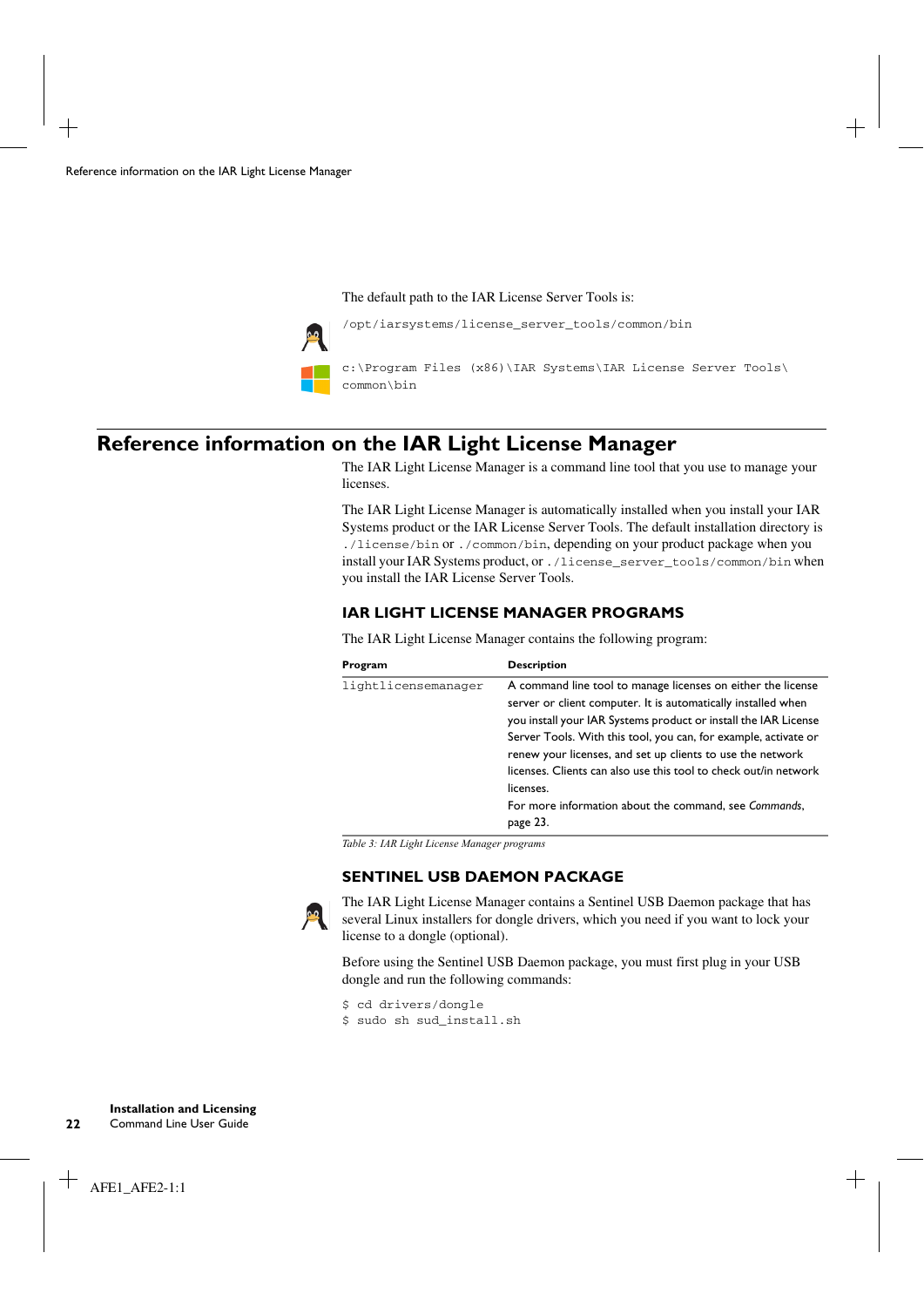

On Windows, the dongle drivers are installed automatically.

#### **INVOCATION SYNTAX**

The invocation syntax for IAR Light License Manager is:

```
lightlicensemanager [command][args][options]
```
#### **Parameters**

The IAR Light License Manager parameters are:

| <b>Parameter</b> | <b>Description</b>                                                      |
|------------------|-------------------------------------------------------------------------|
| command          | Command that you want to perform. See Commands, page 23.                |
| args             | Arguments for the specific command.                                     |
| options          | Command specific options and global options valid for every<br>command. |

*Table 4: IAR Light License Manager parameters*

**Note:** You can use lightlicensemanager without parameters to view the program sign-on information. You can also use the --help option to display help for a specific command.

#### <span id="page-22-0"></span>**Commands**

The IAR Light License Manager commands are:

| Command  | <b>Description</b>                                                                                                                                                                                                                                                                                                                                    |
|----------|-------------------------------------------------------------------------------------------------------------------------------------------------------------------------------------------------------------------------------------------------------------------------------------------------------------------------------------------------------|
| activate | Activates a PC-locked, mobile, or network license.                                                                                                                                                                                                                                                                                                    |
| checkout | Checks out a network license to your local computer for a number of<br>days. This is useful if, for example, you are absent from your office for<br>a few days and therefore cannot reach the network that contains the<br>license server. You can also use this command to increase the speed<br>when you are working on a slow network connections. |
| checkin  | Checks in a network license. When you have checked out a network<br>license with the checkout command and you want to enable<br>someone else on the network to use it before it has expired, use the<br>check in command to return the license to the license server.                                                                                 |

*Table 5: IAR Light License Manager commands*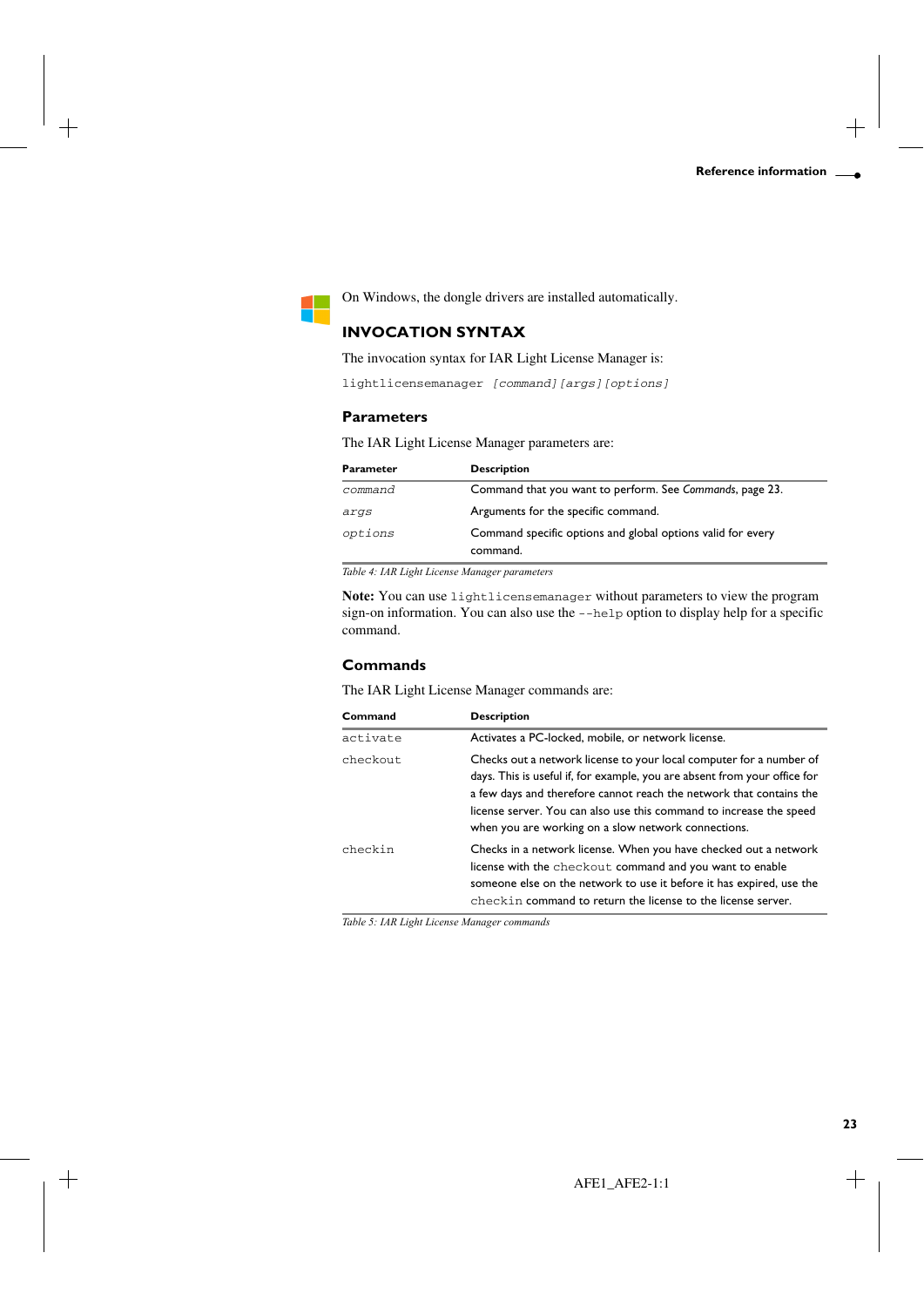| Command         | <b>Description</b>                                                                                                                                                                                                                                                                                                                               |
|-----------------|--------------------------------------------------------------------------------------------------------------------------------------------------------------------------------------------------------------------------------------------------------------------------------------------------------------------------------------------------|
| deactivate      | Deactivates a license from a computer or a dongle which the license<br>is locked to.<br>Note that for a PC-locked license, you can deactivate the license for a<br>limited number of times within 12 months. For a network license, you<br>must first contact your local IAR Customer Care team to get<br>permission to deactivate your license. |
| get diagnostics | Collects diagnostic information. By default, the Diagnostic.txt<br>file is located in the directory<br>/usr/local/etc/IARSystems/LicenseManagement/<br>Diagnostics (Linux)<br>c:\ProgramData\IARSystems\LicenseManagement\<br>Diagnostics (Windows)                                                                                              |
| init            | Initializes the license management system and creates the IAR settings<br>directory with full access to all users.                                                                                                                                                                                                                               |
| nwlics          | Lists all network licenses that are provided by the license server(s) on<br>the network.                                                                                                                                                                                                                                                         |
| nwusrs          | Lists all network licenses that are currently being used and the clients<br>which are using them.                                                                                                                                                                                                                                                |
| products        | Lists the license information for all IAR Systems product(s) installed<br>for this current instance of the IAR Light License Manager.                                                                                                                                                                                                            |
| renew           | Renews a license. When you receive a product update, your license<br>must be renewed. You can choose to renew licenses for all products<br>or a specific product.                                                                                                                                                                                |
| setup           | Sets up a license server as a provider for one or more network<br>license(s). This command points out the address to a license server<br>on the network that will provide you with licenses. If you do not<br>specify a specific product, all licenses on the server can be used.                                                                |

*Table 5: IAR Light License Manager commands (Continued)*

#### **Global options**

The IAR Light License Manager has the following global options:

| <b>Global options</b> | <b>Description</b>                                                                                                                                                                            |
|-----------------------|-----------------------------------------------------------------------------------------------------------------------------------------------------------------------------------------------|
| $-h, -h$ elp          | Displays help information for the chosen command.                                                                                                                                             |
| -v.--verbose          | Prints out more details of actions taken. Note that actions are still<br>logged in the License Manager log file. The is located in the directory<br>IARSystems/LicenseManagement/Diagnostics. |
| -d. --debua           | Prints out extensive debug information.                                                                                                                                                       |

*Table 6: IAR Light License Manager global options*